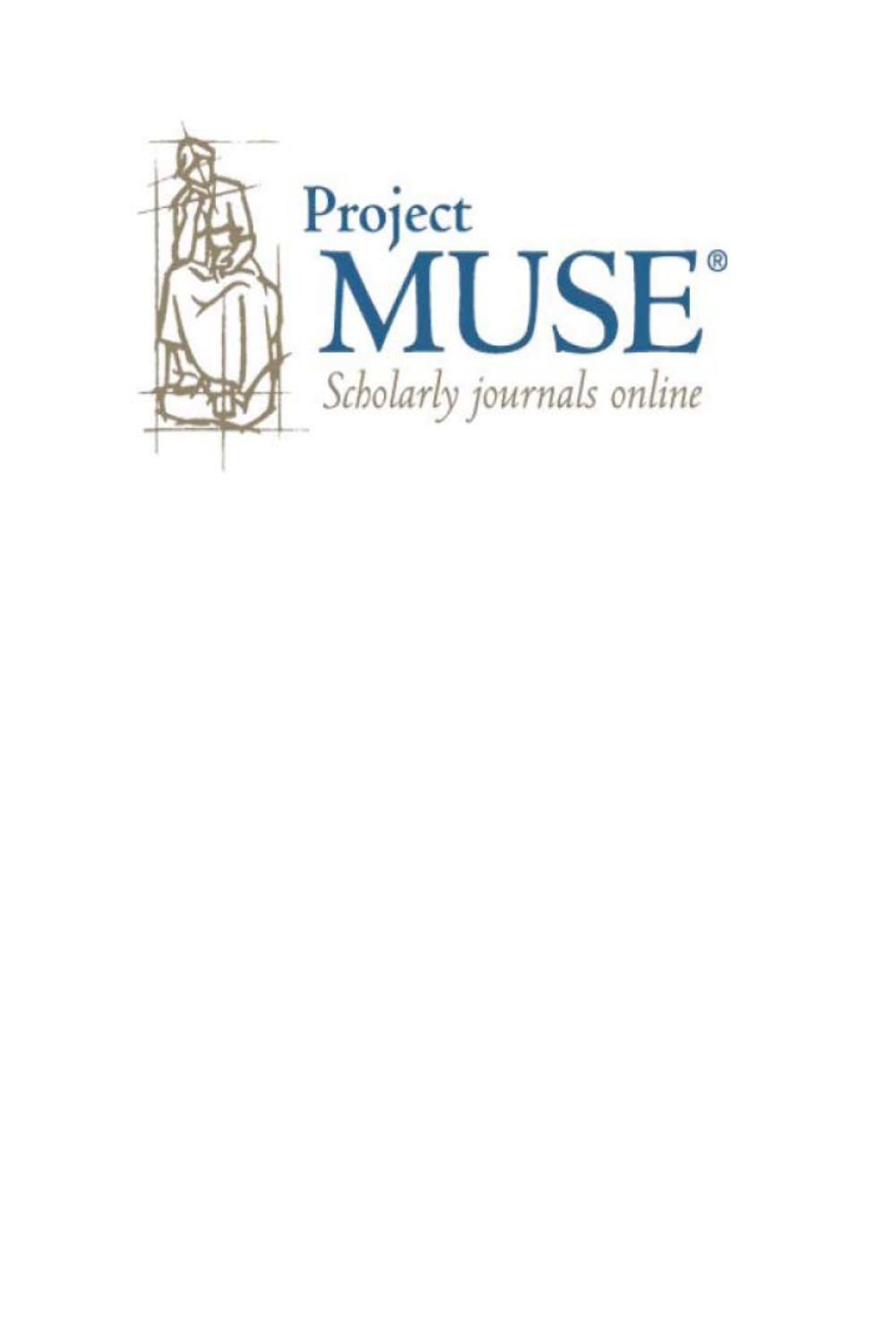# ORIGINAL SIN, GOOD WORKS, AND PROPERTY RIGHTS IN RUSSIA

# By TIMOTHY FRYE\*

The task that I have set before the government is to make the reforms irreversible.

*—Boris Yeltsin, October 1991*

Russian President Vladimir Putin has told leading Russian businessmen he does not want a reversal of privatization.

*—BBC, July 28, 2000*

I am a categorical opponent of a review of the results of privatization. *—Vladimir Putin, Italian News Agency, November 5, 2003*

Any allegations that Russia is preparing to revise the privatization results are groundless.

*—Vladimir Putin, RFE/RL, April 11, 2005*

We have quite a number of large, purely privately owned oil and gas companies. . . . Nobody is going to nationalize them. *—Vladimir Putin, Interfax, January 31, 2006*

ARE property rights obtained through legally dubious means for-<br>ever tainted with original sin, or can rightholders give legitimacy to their ill-gotten gains by doing good works? Answers to these questions have ramifications well beyond academic debate. Based on the expectation that private ownership generates stronger incentives to produce, policymakers and international financial institutions have advised governments from Asia to Africa to transfer state-owned assets to private hands. Indeed, privatization has become a central component of economic transformation in developing and transition countries.

\* I thank three anonymous reviewers, Quentin Beazer, Jim Fearon, Scott Gehlbach, Sergei Guriev, Rick Herrmann, Kathleen McGraw, Tom Nelson, Kira Sanbonmatsu, Konstantin Sonin, Sarah Wilson, Ekaterina Zhuravskaya, and seminar participants at Duke University, Ohio State University, and the Center for Economic and Financial Research (CEFIR) in Moscow for comments. I also thank the Mershon Center of the Ohio State University and the William Davidson Institute for generous funding of this project.

*World Politics* 58 (July 2006), 479–504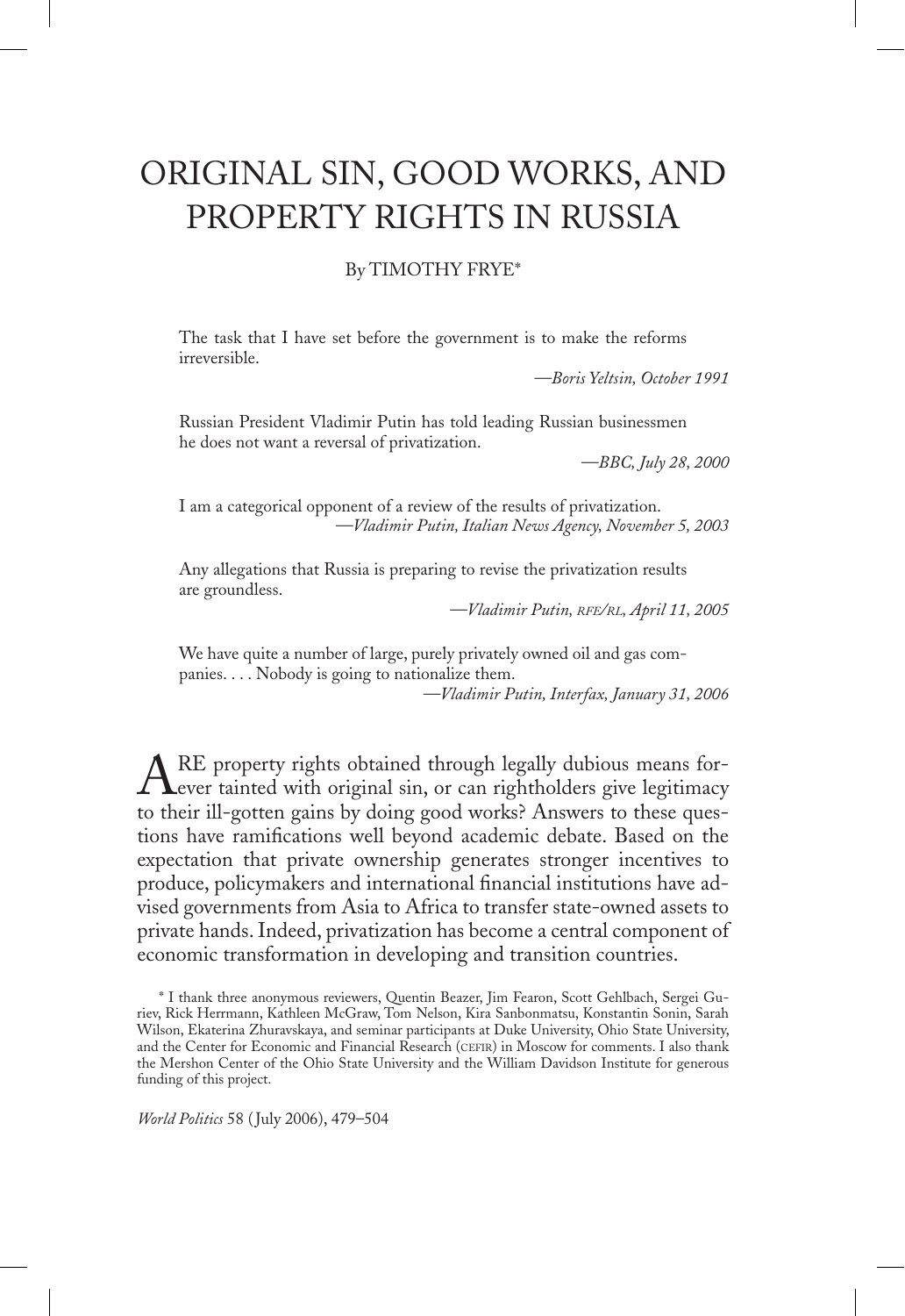Property rights created through privatization are often treated as unproblematic. <sup>1</sup> Having received legal title, rightholders are expected to put those assets to their most productive use. However, the transfer of rights from state to private hands is only a first step in encouraging rightholders to use their assets well. The state, through its monopoly on the use of coercion, retains its ability to redraw property rights in a variety of ways, from expropriation and renationalization to changes in regulation and tax policy. Rightholders who expect the state to alter their rights in the future have weak incentives to use their assets productively today. As is clear from the quotes by President Putin at the beginning of this article, the fear that privatization may be reversed can continue to loom large well into the future despite (or perhaps because of ) repeated assurances to the contrary.

The specter of reversing privatization may be heightened where the community views existing definitions of property rights as illegitimate. This underlying illegitimacy may allow political entrepreneurs to bolster their public standing by railing against the current distribution of property rights. Under these circumstances privatization is likely to produce few benefits as rightholders anticipate future limitations on their assets. In contrast, such appeals are likely to fall on deaf ears if the community views property rights as broadly acceptable; this legitimacy, in turn, should allow rightholders to invest with confidence that their rights are unlikely to be challenged. Thus, the extent to which property rights are broadly accepted as being legitimate may have a direct bearing on whether those assets are used productively.

This threat is far from hypothetical. Recent years have seen governments from Ukraine to Belize and from Zimbabwe to Indonesia change or threaten to change the terms under which property rights were transferred to private owners. Most prominently, the YUKOS affair, in which the Russian state ultimately seized assets privatized in 1996 from Russia's largest private oil firm, highlights the politically contingent nature of privatization.

These postprivatization asset redistributions raise important empirical and theoretical questions. Dmitriev and others suggest that select reversals of privatization offer the potential to redress corrupt transfers of property.2

<sup>&</sup>lt;sup>1</sup> Property rights are the bundle of rights that include the power to use, transfer, and generate income from assets, including land, labor, and capital. Yoram Barzel, *The Economic Analysis of Property Rights* (New York: Cambridge University Press, 1982), 2. Much economic reasoning suggests that where rightholders assume the full cost and benefits of their actions, they use their assets most efficiently and generate greater welfare gains for all.

<sup>2</sup> Mikhail Dmitriev, "V zashchitu natsionalizatsii," *Kommersant',* January 30, 2006, 1.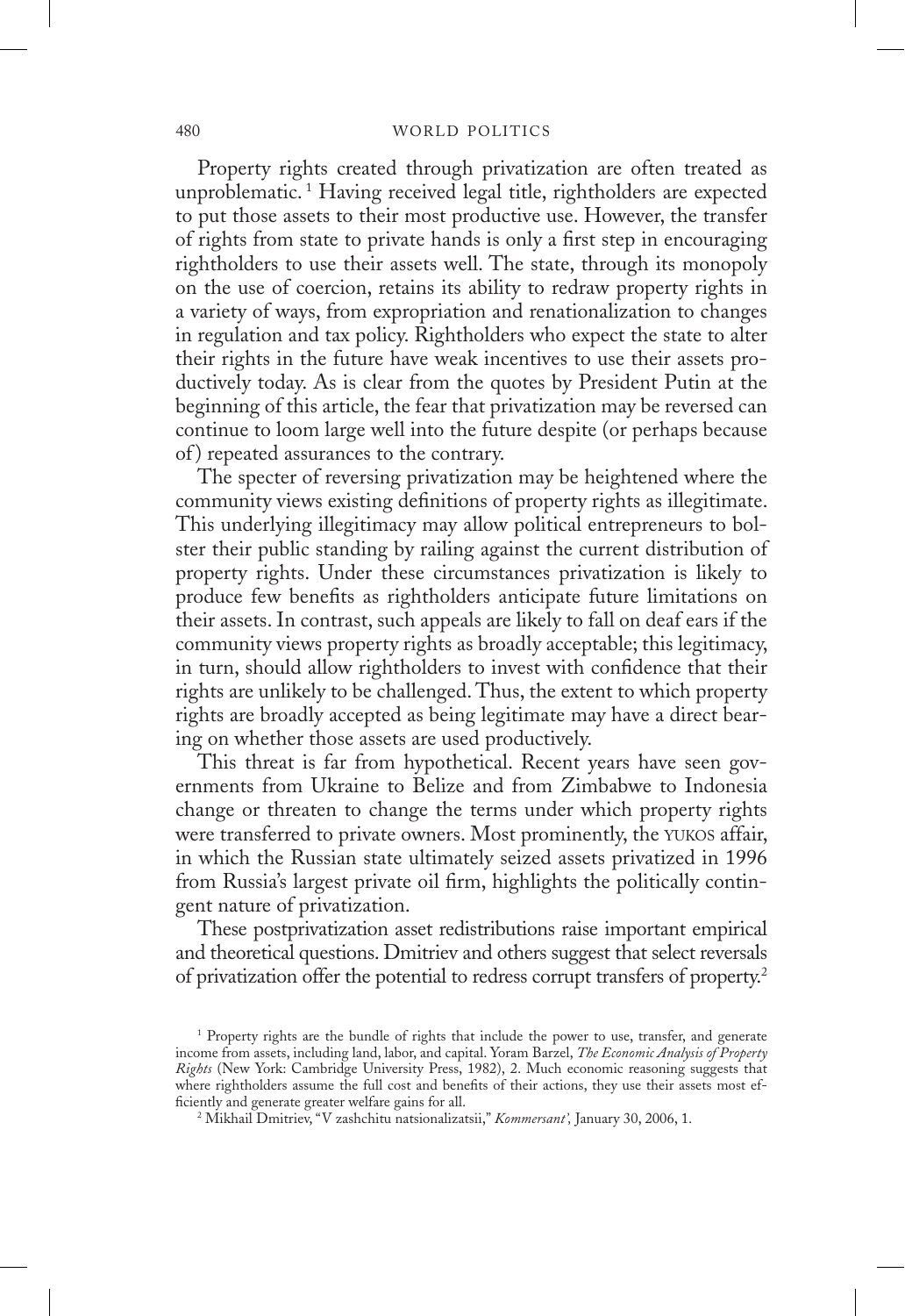Stiglitz and Hoff argue that illegitimate privatizations provide few gains in efficiency even where they do not produce great concentrations of wealth.<sup>3</sup> Following this logic, some have argued for reprivatizating select assets on economic grounds.<sup>4</sup> One may point to the reprivatization in 2005 of the massive Krvoryszhstal steel works in Ukraine at a market price of U.S. \$4.8 billion—previously sold to the son in-law of President Kuchma for one-fifth the price—as an economically defensible case of reprivatization.

Others disagree. Borrowing from Ronald Coase and the analogy of the U.S. robber barons, they suggest that the manner in which property rights are initially distributed is relatively unimportant. This "Coasian" view suggests that once property rights are transferred into private hands, economic agents will exchange them until they find a stable arrangement. These observers fear that reversing even a bad privatization may call into question all transfers of property and lead to a never-ending cycle of privatization and reprivatization. With a nod to Trotsky's cry of "permanent revolution," Hellman and Sonin refer to this process as "permanent redistribution" and warn of its dire consequences for the economy as a whole.<sup>5</sup> Indeed, Aslund attributes much of the steep decline in Ukrainian GDP in 2004 to the government's decision to undo the privatizations of an unspecified number of firms.<sup>6</sup>

Despite the importance of the legitimacy of privatization, surprisingly little empirical research has focused on the question. Many works have explored the consequences of privatization, but few have examined how property rights come to be seen as legitimate by a community.<sup>7</sup>

3 Joseph Stligitz and Karla Hoff, "The Creation of the Rule and Law and the Legitimacy of Property Rights: The Political and Economic Consequences of a Corrupt Privatization," NBER Working Papers, no. 11772 (Cambridge, Mass.: NBER, November 2005).

5 Joel Hellman, "Russia's Transition to a Market Economy: A Permanent Redistribution?" in Andrew C. Kuchins, ed., *Russia after the Fall* (Washington, D.C.: Carnegie Foundation for International Peace, 2002); Konstantin Sonin, "Why the Rich May Favor Poor Protection of Property Rights," *Journal of Comparative Economics* 31 (December 2003).

6 Anders Aslund, "Betraying a Revolution," *Washington Post*, May 18, 2005, A17. This debate centers on credible commitment. To encourage rightholders to use their assets well, states should commit to protect those rights. Yet because states are sovereign and retain the capacity to change policy at any time, making such a commitment is difficult. The minimization of the credible commitment problem is thought to have led to the growth of credit markets in England, the industrialization of Mexico, and, by one account, to the "rise of the Western world." See, respectively, Douglass North and Barry Weingast, "Constitutions and Commitment: The Evolution of Institutions Governing Public Choice in Seventeenth Century England," *Journal of Economic History* 59 (December 1989); Stephen Haber, Armando Razo, and Noel Maurer, *The Politics of Property Rights: Political Instability, Credible Commitments, and Economic Growth in Mexico, 1876–1929* (New York: Cambridge University Press, 2003); and Douglass C. North and Robert Paul Thomas, *The Rise of the Western World: A New Economic History* (New York: Cambridge University Press, 1973).

7 Simeon Djankov and Peter Murrell, "Enterprise Restructuring in Transition: A Quantitative Survey," *Journal of Economic Literature* 40 (September 2002).

<sup>4</sup> Lee Wolosky, "Putin's Plutocrat Problem," *Foreign Affairs* (March–April 2000); Andrei Bunich, *Osen' Oligarkhov* (Moscow: Yauza Publishing, 2006).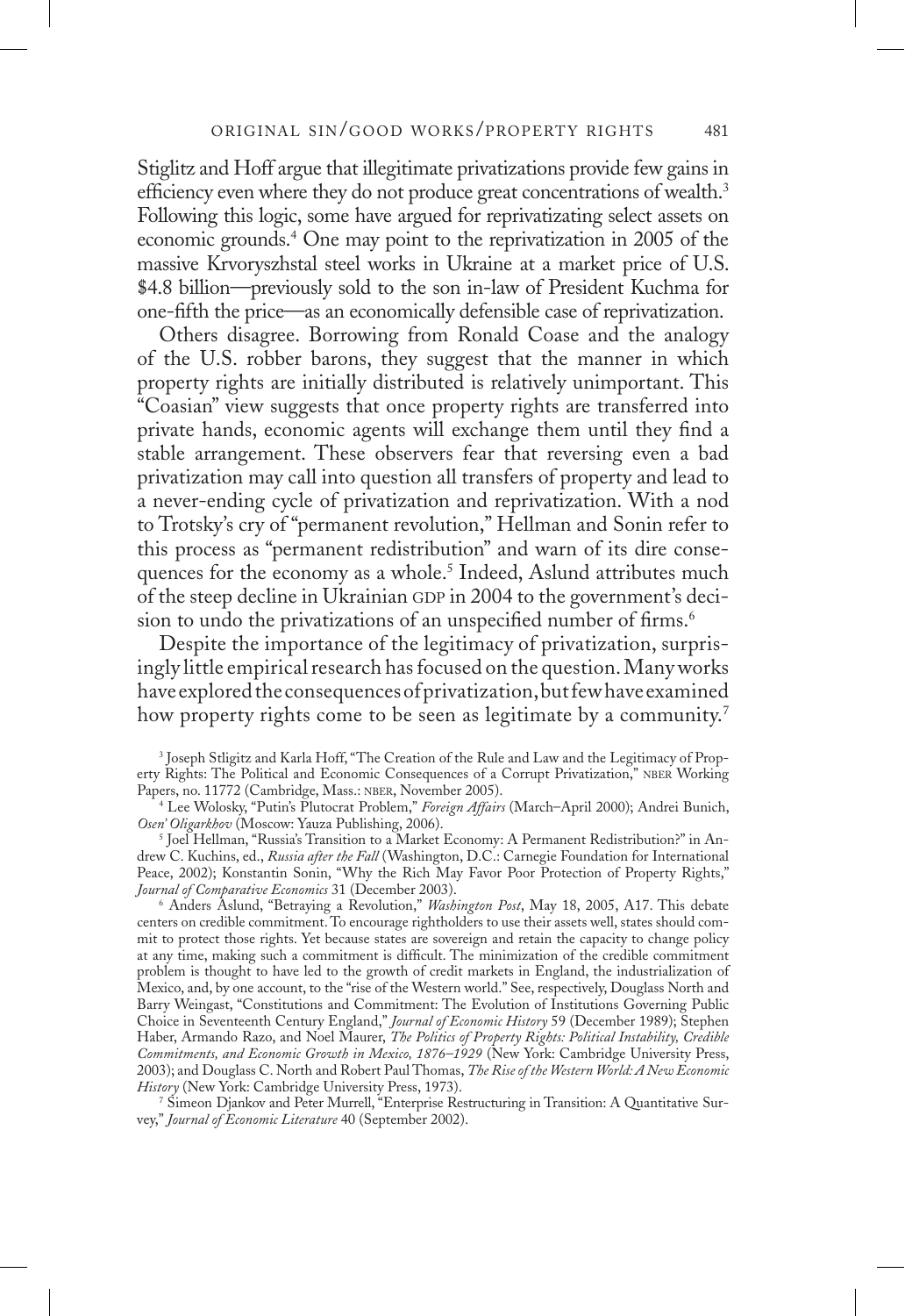Scholars have developed an impressive body of literature that analyzes the impact of formal institutions (courts, police, and regime type) and informal institutions (trust, social capital, and networks) on the security of property rights, but few have examined whether the manner in which states create property rights influences the legitimacy of those rights.8 Scholars have also produced a rich body of work on the cross-national determinants of secure property rights, but these works are less well suited for addressing the questions at hand as they focus neither on the perceptions of individuals nor on the effects of the origins of property rights.<sup>9</sup> Finally, few studies examine whether and how rightholders themselves can take steps on their own to strengthen the legitimacy and, ultimately, the security of their property.<sup>10</sup>

This article uses an original survey of 660 businesspeople in Russia conducted in January and February 2005 to examine the conditions under which property rights come to be seen as legitimate. An experiment embedded in the survey asks whether the severity of violations of the Law on Privatization shapes perceptions of the legitimacy of property rights. This "original sin" argument suggests that property rights transferred via major violations of the law retain their illegitimacy. It also asks whether recipients of privatized assets can increase the legitimacy of their property rights by investing in their firm or by providing public goods for the community. This argument suggests that businesspeople can make their ill-gotten gains more legitimate by doing "good works." The article then examines a behavioral implication of the argument by examining whether rightholders who provide public goods view their property rights as more secure. It concludes by discussing the theoretical implications of the findings.

8 Among others, see William Riker and Itai Sened, "A Political Theory of the Origins of Property Rights," *American Journal of Political Science* 35 (October 1990); Andrei Shleifer and Robert Vishny, *The Grabbing Hand: Government Pathologies and Their Cures* (Cambridge: MIT Press, 1998); Simon Johnson, John McMillan, and Christopher Woodruff, "Property Rights and Finance," *American Economic Review* 92 (December 2002); Timothy Frye, "Credible Commitment and Property Rights: Evidence from Russia," *American Political Science Review* 98 (August 2004).

9 Steven C. Knack and Philip Keefer, "Institutions and Economic Performance: Cross-Country Tests Using Alternative Measures," *Economics and Politics* 7 (November 1995); Daniel Kaufmann, Aart Kray, and Pablo Zoido-Laboton, "Governance Matters," Policy Research Working Paper, no. 2196 (Washington, D.C.: World Bank, 1999); Daron Acemoglu, Simon Johnson, and James Robinson, "The Colonial Origins of Comparative Development: An Empirical Investigation," *American Economic Review* 91 (December 2001).

<sup>10</sup> For an exception, see Timothy Besley, "Property Rights and Investment Incentives: Theory and Evidence from Ghana," *Journal of Political Economy* 103 (October 1995). This article is perhaps closest in spirit to Raymond R. Duch and Harvey Palmer, "It's Not Whether You Win or Lose, but How You Play the Game: Self-Interest, Social Justice, and Mass Attitudes toward Market Transition," *American Political Science Review* 98 (August 2004).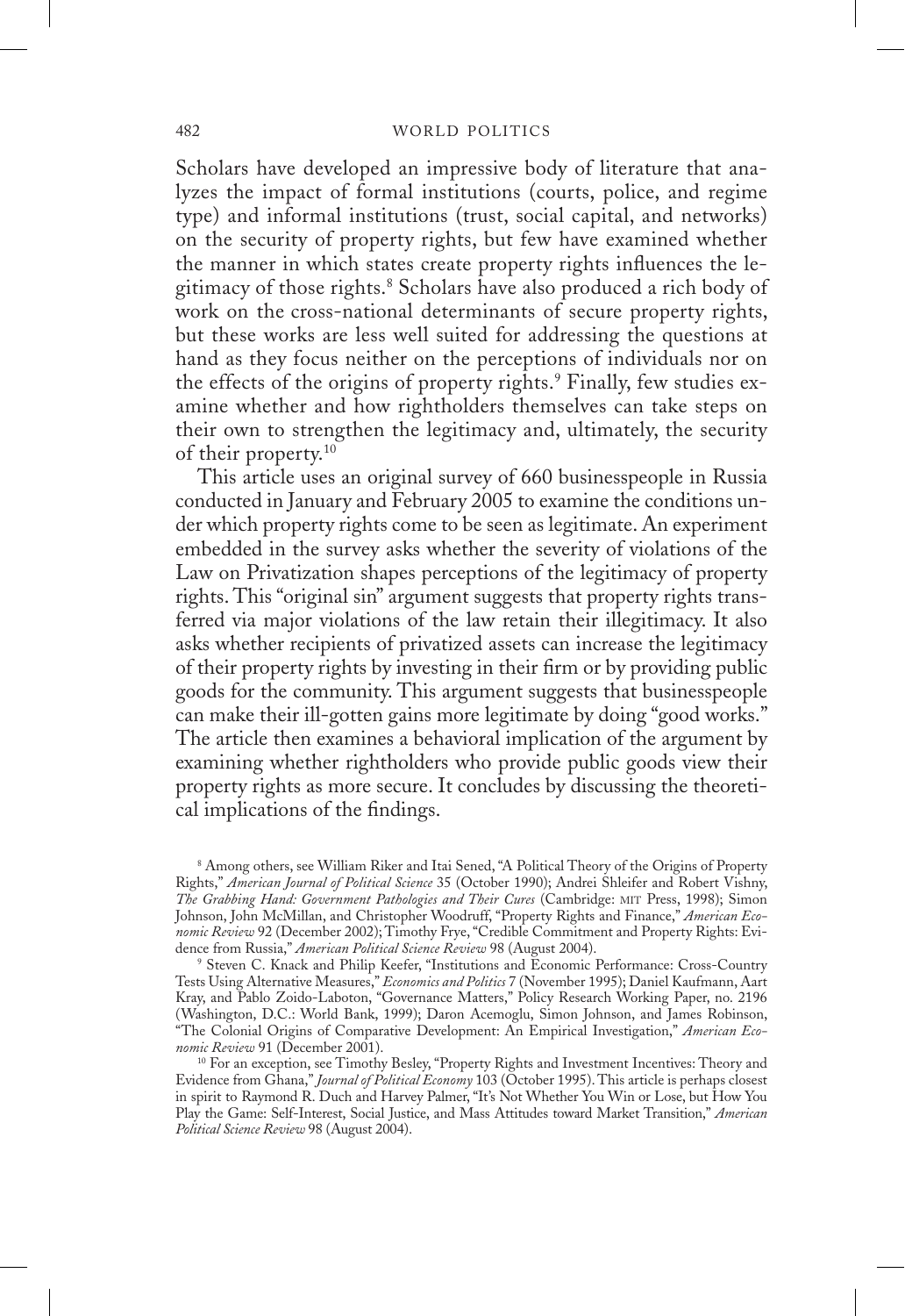#### THE POLITICS OF PROPERTY RIGHTS

Russia presents a prime example of the politically contingent nature of postprivatization property rights. In the 1990s big business and President Yeltsin sought to balance the exchange of political support for economic benefits while avoiding a populist backlash that would threaten them both. The rapid voucher-based privatization of more than 70 percent of industrial enterprises between 1992 and 1995 provided great benefits for firm managers. In 1995 and 1996 the privatization of fifteen very valuable enterprises in the loans-for-shares program to politically connected businesspeople helped solidify the new economic elite. The speed of the voucher privatization and the opacity of the loans-for-shares program raised concerns about the legality of privatization.<sup>11</sup> A 2003 study by ROMIR found that 88 percent of respondents believed that "big capital" in Russia became rich through "dishonest" or "more or less dishonest" means and 77 percent favored a partial or complete revision of privatization.<sup>12</sup> A nationally representative survey of the mass public from October 2006 found that 76 percent of respondents agreed or more or less agreed with the statement: "The privatization of large industrial enterprises in Russia in the 1990s was often conducted with major violations of the Law on Privatization." 13

President Putin came to power in 2000 with the backing of some members of big business who expected him to continue the policies of his predecessor, but Putin's unexpected rise in popularity allowed him to build an independent base of support. This popularity gave him leverage over his former backers, and shortly after coming to office, he began to chip away at the power of individual big businessmen—many of whom had grown wealthy off privatization deals of dubious legality.14 With the transfer of power to President Putin, privatization deals conducted by previous administrations received renewed attention.<sup>15</sup>

<sup>11</sup> Bernard Black, Reinier Kraakman, and Anna Tarassova, "Russian Privatization and Corporate Governance: What Went Wrong," *Stanford Law Review* 52 (October 2000).

<sup>12</sup> *Vedemosti*, July 18, 2003.

<sup>13</sup> Timothy Frye, "Property Rights and Property Wrongs in Russia: Evidence on the Legitimacy of Privatization from a Survey of the Mass Public" (Paper presented at the annual meeting of the American Economics Association, Chicago, January 4–7, 2007). Ten percent of respondents disagreed or more or less disagreed with the statement, and 14 percent replied that it was hard to answer.

<sup>14</sup> Wealth redistribution continued after privatization because groups grown powerful from their control over former state assets were especially well placed to shape public policy in their favor. See Andrew Barnes, *Owning Russia: The Struggle over Factories, Farms and Power* (Ithaca, N.Y.: Cornell University Press, 2006).

<sup>15</sup> In an address to the Russian Chamber of Commerce in December 2003, President Putin insisted that not all privatization deals violated the law: "We often hear that laws were complicated and impossible to comply with. These are the statements of those who did not observe them. This is rubbish. Those who wanted to observe the law did so." More ominously, he added: "If five or seven people did not observe the law it does not mean that everybody did the same." This quote sparked a guessing game about which businessmen would be the next to suffer the fate of Khodorkovsky.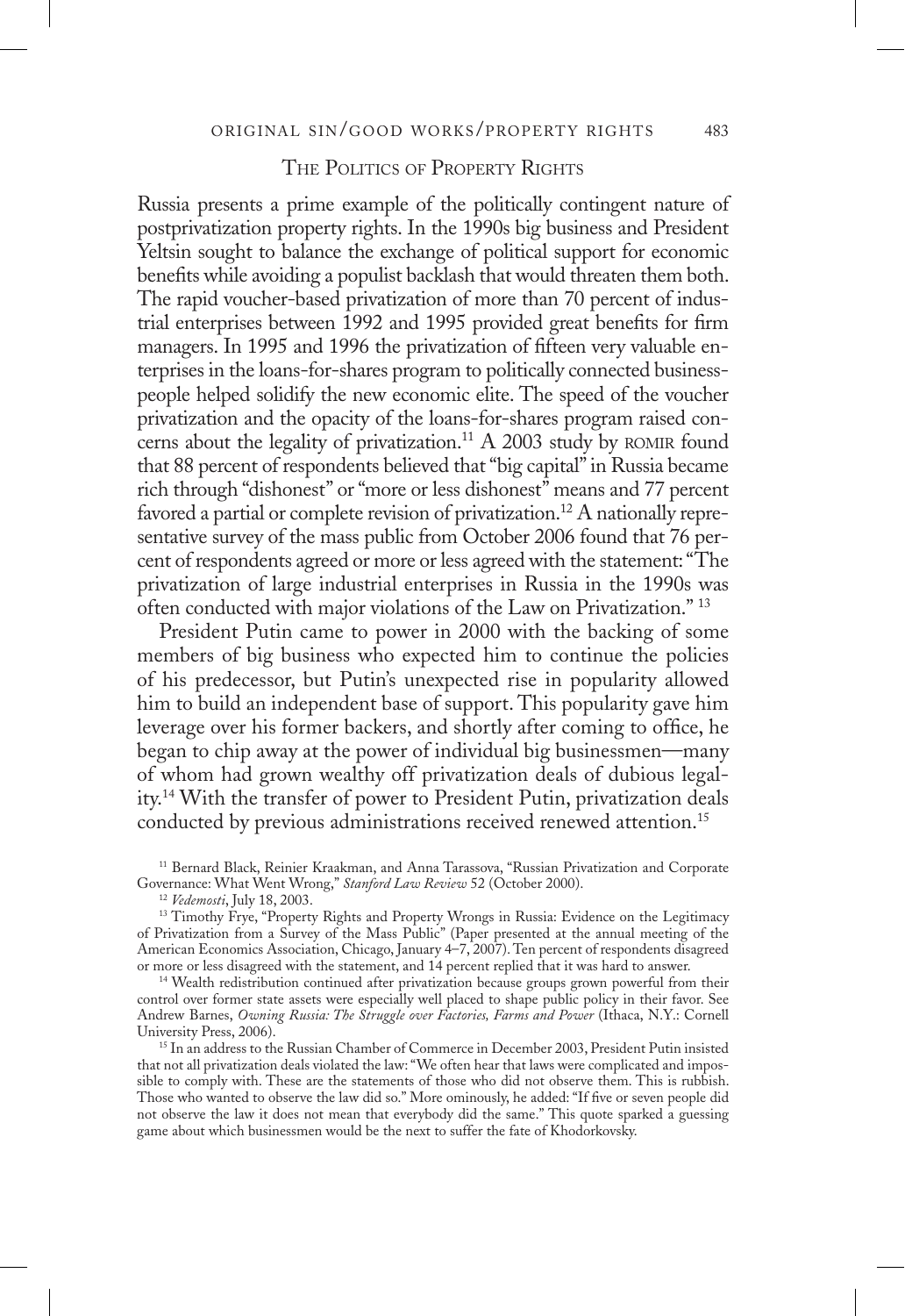The arrest of YUKOS executives Platon Lebedev and Mikhail Khodorkovsky in 2003 on a variety of charges including violations of the Law on Privatization brought the issue into sharp focus. Among other charges the two men were accused of underinvesting in the *Apatit* fertilizer plant whose privatization was conditional upon the owners meeting investment targets. Ironically, both were found guilty on charges related to this privatization, but the judge ruled that the statute of limitations had expired. They were, however, sentenced to eight-year terms based on other charges. The economic and political fallout from this case has been hotly debated. Some argue that the affair had little effect on the economy because investors saw it as a one-shot event and returned to the equities market after several months. Others cite a sharp increase in capital flight in 2003 and 2004 against a backdrop of rapid economic growth as evidence of the short-term effects of the YUKOS affair.<sup>16</sup> There is less debate about the political impact: the prosecutions were very popular. According to the Levada Center, President Putin's approval rating rose from 70 percent in May 2003 to 78 percent in July 2003 after Lebedev's arrest.

Concerns about the legitimacy of privatization have special importance in the postcommunist world, where de-etatization was notable for its unprecedented scope and speed. Having inherited massive state sectors and facing pressure from international institutions to privatize, politicians had vast opportunities to abuse privatization. The former minister of ownership transformation in Poland famously observed: "Privatization is when someone who does not know who the real owner is and does not know what it is really worth sells something to someone who does not have any money."17 Initial privatization outcomes remain a lightning rod in many countries. In Bulgaria the aptly named protest party "Ataka" received 9 percent of the seats in the 2004 parliamentary elections on a platform of reversing privatization, while charges of crony privatization helped to undermine the Kuchma government in Ukraine.

But concerns about the economic and political consequences of legally dubious privatizations are hardly confined to the postcommunist world. In Bolivia the recent nationalization of oil and gas fields by President Evo Morales "sent shock waves through the international community" but were "widely supported by Bolivians who see the socalled privatization under former President Gonzalo 'Goni' Sanchez

<sup>&</sup>lt;sup>16</sup> According to the Central Bank of Russia, for only the second time since 1992 more capital flowed into than out of Russia in the second quarter of 2003. In the third quarter, following Lebedev's arrest, capital flight soared to \$7.6 billion. In 2004 capital flight exceeded \$8 billion in an economy that grew by 7.1 percent.

<sup>17</sup> Cited in Kathryn Verdery, *What Was Socialism and What Comes Next?* (Princeton: Princeton University Press, 1996), 210.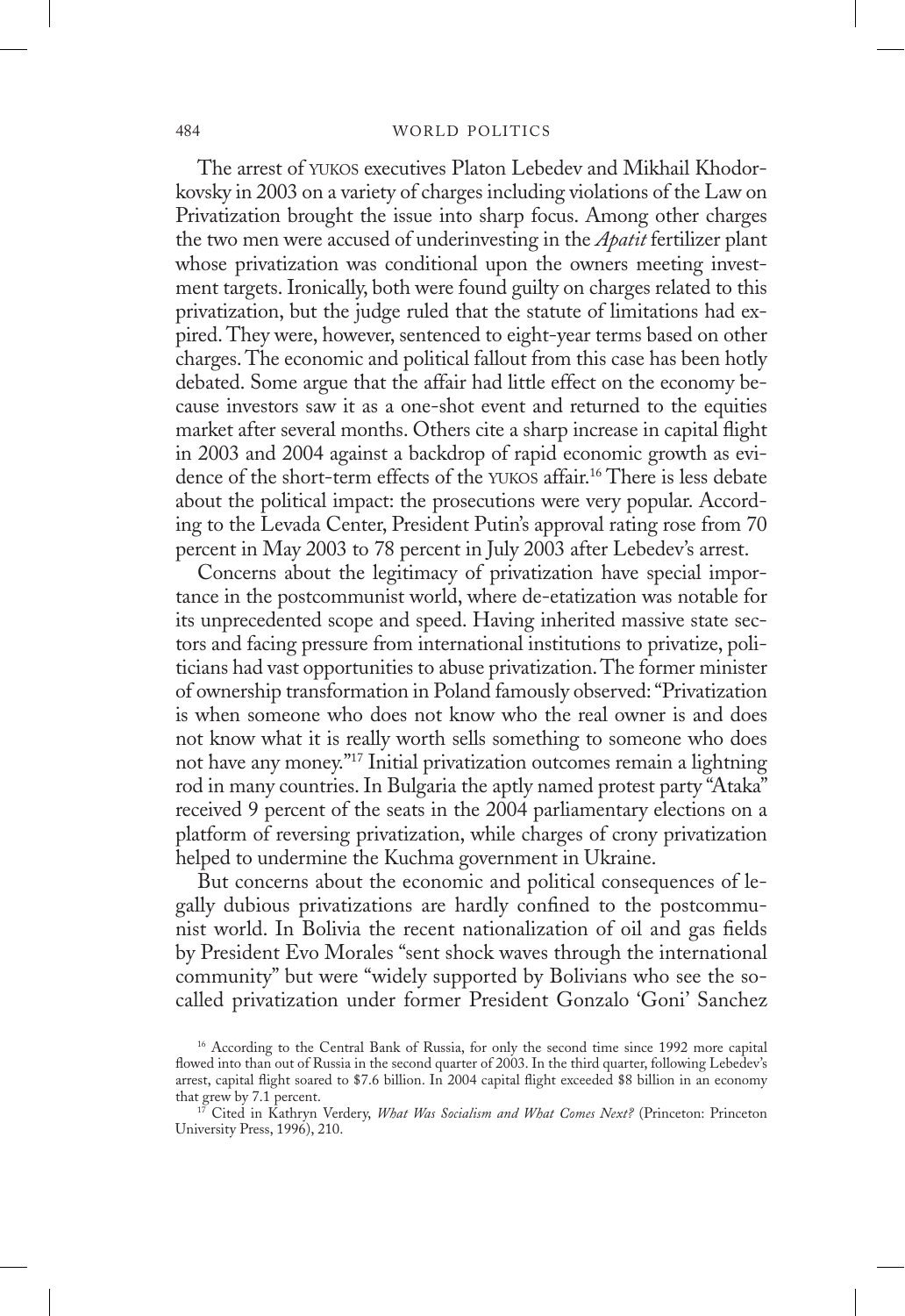as a ripoff."18 In Argentina privatization in the 1990s was marked by "favoritism, authoritarianism, and corruption" that "fostered an ethos of executive privilege and cronyism that ultimately undermined both the political legitimacy and the economic efficiency of the privatization."19 In Zimbabwe, President Mugabe's redistribution of farmland held by white commercial farmers to black farmers was politically popular but had disastrous consequences for the economy.<sup>20</sup> That the market for insurance against nationalization continues to thrive underscores the broad relevance of the issue for developing and transition countries alike.21 Thus, it is important to ask: what drives the legitimacy of privatization? The next section offers several possibilities.

# THEORIES OF THE LEGITIMACY OF PRIVATIZATION

## ORIGINAL SIN AND THE COASIAN VIEW OF PRIVATIZATION

The original sin argument suggests that the manner in which property is transferred from state to private hands influences the legitimacy of property rights. Former state-owned assets obtained through serious illegality suffer from a birth defect that is permanent and untreatable. Property rights seen as ill-gotten by the community may provoke uncertainty among rightholders, who fear future revisions of their rights due to changes in policy. Absent broad acceptance of the procedures by which assets are privatized, transferring property rights from state to private hands may produce few benefits.

It is straightforward to argue that property transferred through legally dubious means would be seen as illegitimate. However, there is considerable reason to expect the contrary. Most privatizations in Russia took place a decade ago and the memory of the gory details of the initial bargain may have dimmed. In addition, the role of private property in a market economy is better understood and more broadly accepted today than it was a decade ago. And many have noted that formal law in Russia is not held in wide respect.<sup>22</sup> Therefore, one might

<sup>18</sup> Josepth Stiglitz, "Who Owns Bolivia?" www.Project-Syndicate.org (accessed July 16, 2006).

<sup>19</sup> W. Rand Smith, "Privatization in Latin America: How Did It Work?" *Latin American Politics and Society* 44 (Winter 2002), 4.

<sup>20</sup> Craig J. Richardson, *The Collapse of Zimbabwe in the Wake of the 2000–2003 Land Reforms* (Lewiston, N.Y.: Edwin Mellen, 2004).

<sup>21</sup> Nathaniel Jensen, "Measuring Risk: Political Risk Insurance Premiums and Domestic Political Institutions" (Manuscript, Department of Political Science, Washington University, St. Louis, Mo., 2006).

<sup>22</sup> Among others, see Alena Ledeneva, *Russia's Economy of Favours* (Cambridge: Cambridge University Press, 1998); but see Kathryn Hendley, Peter Murrell, and Randi Ryterman, "Law Works in Russia: The Role of Law in Interenterprise Transactions," in Peter Murrell, ed., *Assessing the Value of the Rule of Law in Transition Economies* (Ann Arbor: University of Michigan Press, 2001).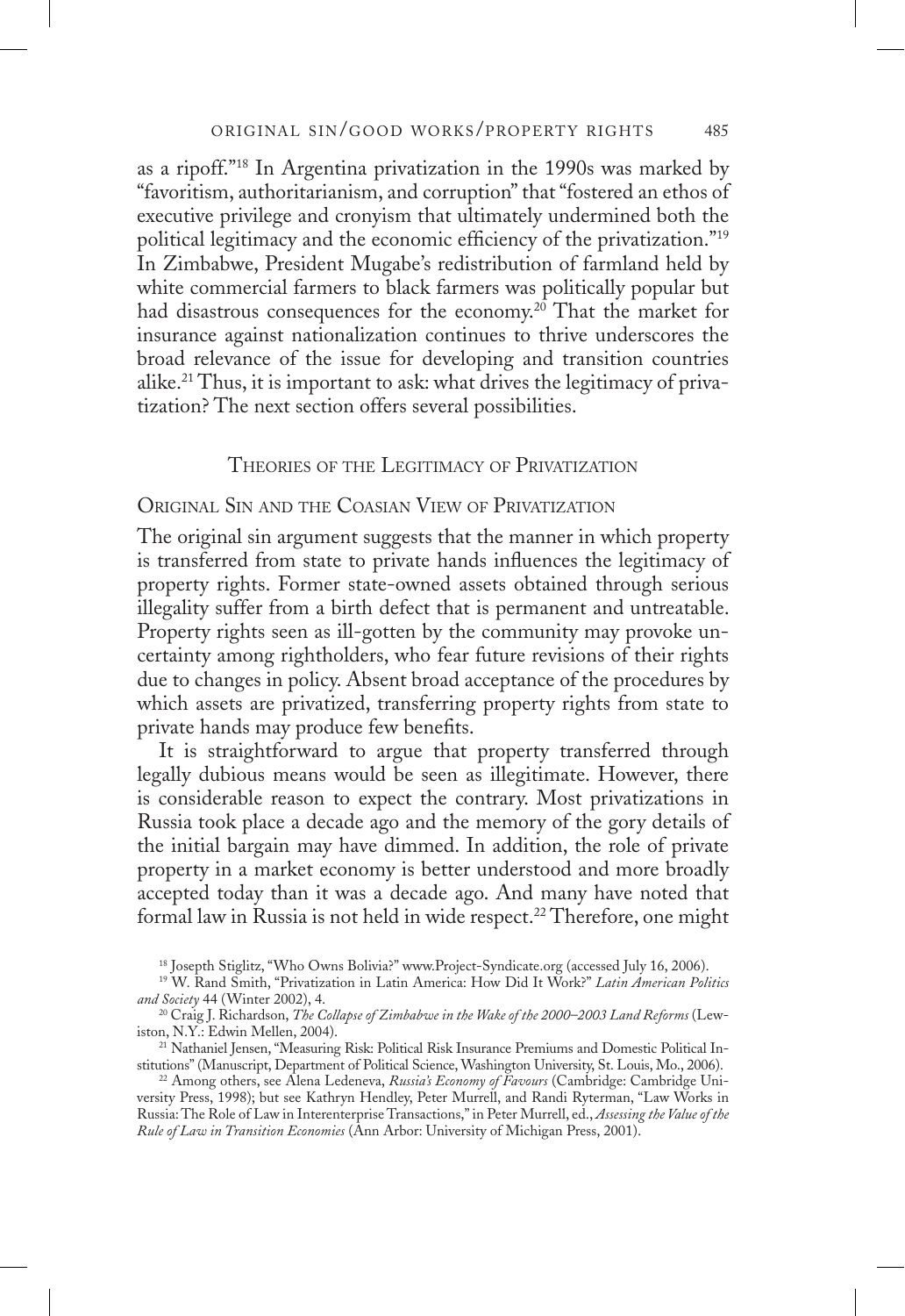expect violations of the Law on Privatization to be quickly forgotten and forgiven.

Moreover, privatizers in Russia, some of whom were not overly concerned about the legal details of privatization, had an intellectual foundation for their stance. Echoing Nobel prize–winning economist Ronald Coase, they suggested that the initial distribution of property rights is relatively unimportant provided that rightholders can exchange their rights in the marketplace.<sup>23</sup> While not condoning illegality, privatizers in Russia were most concerned with transferring rights as quickly as possible in the hope that rightholders would provide a base of political support and that assets would eventually reach the most efficient users. The state official in charge of privatization in Russia, Anatolii Chubais, reported the following about managers in Russia: "They steal and steal and steal. They are stealing absolutely everything and it is impossible to stop them. But let them steal and take their property. They will then become owners and decent administrators of this property."<sup>24</sup> The Coasian view, which undergirds many arguments in favor of rapid privatization, suggests that respondents would downplay violations of the Law on Privatization when judging the legitimacy of property rights.<sup>25</sup> The original sin view suggests the opposite. Both theories presented thus far focus on the government; the next set of arguments explores, by contrast, how rightholders themselves can take steps to increase the legitimacy of property rights by doing good works. The argument comes in two versions.

## GOOD USE AS GOOD WORKS

The good use view of the good works argument suggests that the legitimacy of property rights depends on how the managers have used the resource granted to them by the state. If a manager has modernized and restructured the firm, then others may be willing to view the property rights as legitimate even if the assets were obtained by cutting legal corners. This argument is often made by Russian business elites who justify their wealth by their ability to promote jobs, investment, and growth. The good use of the asset generates its own justification for initial privatization outcomes.

<sup>23</sup> Ronald Coase, "The Problem of Social Cost," *Journal of Law and Economics* 3 (October 1960).

<sup>24</sup> Chrystia Freeland, *The Sale of the Century: Russia's Wild Ride from Communism to Capitalism* (New York: Random House, 2000)

<sup>&</sup>lt;sup>25</sup> Stiglitz and Hoff (fn. 3) also treat privatization in Russia as guided by a Coasian view of property rights.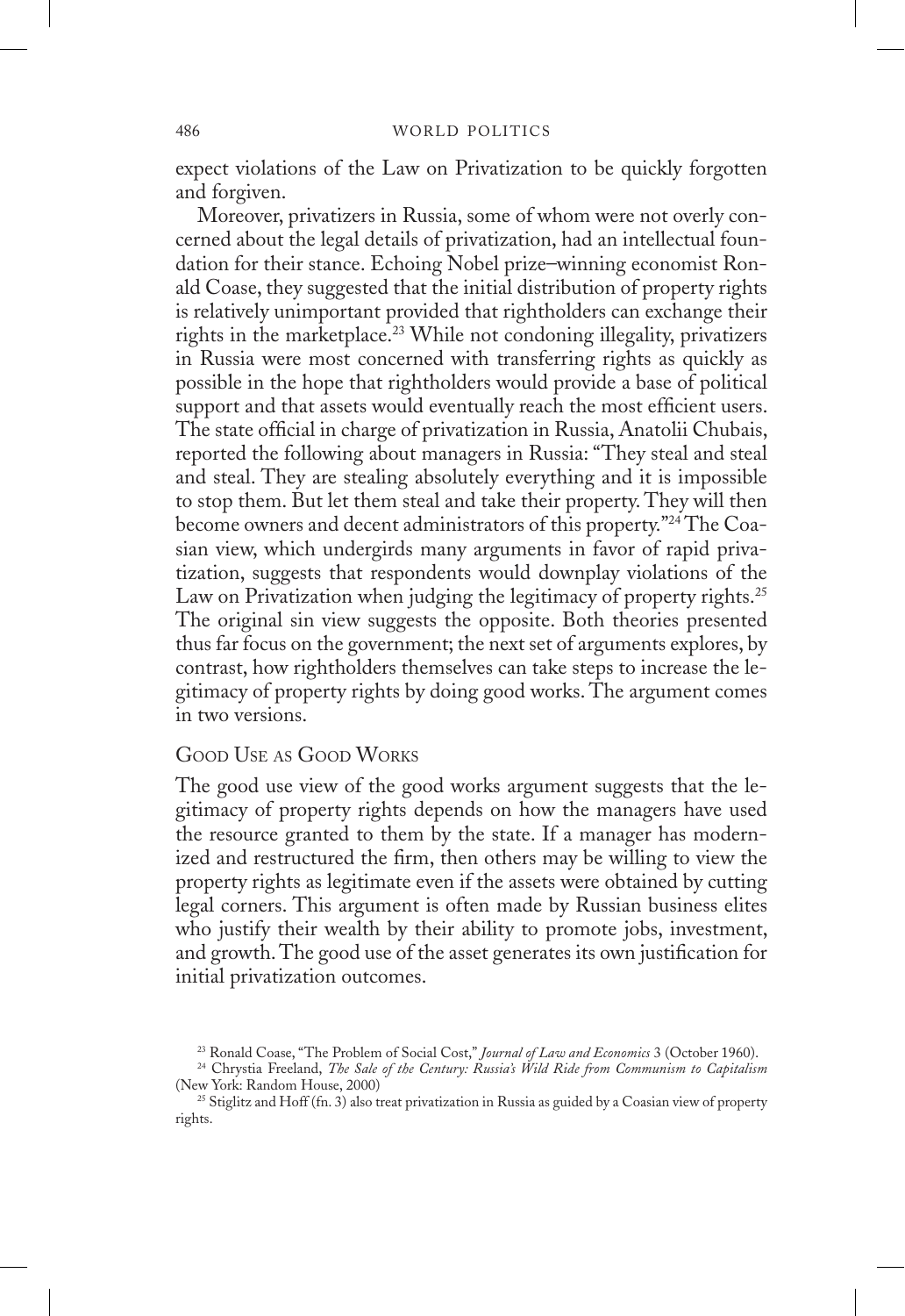# PUBLIC GOODS AS GOOD WORKS

The public goods version of the good works argument suggests that managers who provide public goods for the region may generate greater acceptance for their property rights. Rightholders may use the provision of public goods to legitimate their assets. Indeed, in recent years, firms in Russia have sponsored opera performances, rock concerts, museum exhibitions, ballet companies, and a variety of religious and social organizations.26 They have created think tanks that analyze social and economic problems. In addition, they have contributed directly to a range of social projects from scholarship funds to summer camps and hospitals. The movement is in its early days but goes well beyond the oligarchs. The Putin government has made corporate social responsibility an important theme and encouraged firms across the country to find ways to provide critical services to their communities. And the largest lobby for big business in Russia, the Russian Union of Industrialists and Entrepreneurs, has adopted corporate social responsibility as a key slogan and developed a variety of plans to encourage businesses to provide public goods. Much of these efforts remain at the level of public relations, but there is little doubt that many businesses are using good works to polish their public image. That firms should support public goods is not a new idea in Russia, as during the Soviet period enterprises often provided many social services, including day care, health clinics, and sanatoriums, for their workers and the local population.

# CONCEPTIONS OF PROPERTY RIGHTS

The more political treatment of property rights in these theories brings to the fore aspects of privatization that have received less attention in the literature. First, it suggests the importance of gauging the acceptance of existing definitions of property rights in the broader community. Studies of property rights often focus on the perceptions of individual rightholders about their property. However, whether the state challenges existing property rights and whether those challenges are successful is likely to be influenced by how well those property rights are accepted in the community. Thus, it is useful to shift the analysis to perceptions about property rights more generally.

Second, rather than viewing property rights in a static fashion as protected by law, this interpretation suggests that property rights are continu-

<sup>&</sup>lt;sup>26</sup> For a description of good works by the holding companies Interros and Evraz-Holding, see http://www.interros.ru/eng/human/ and http://www.evrazholding.ru/ru/ecology/charity.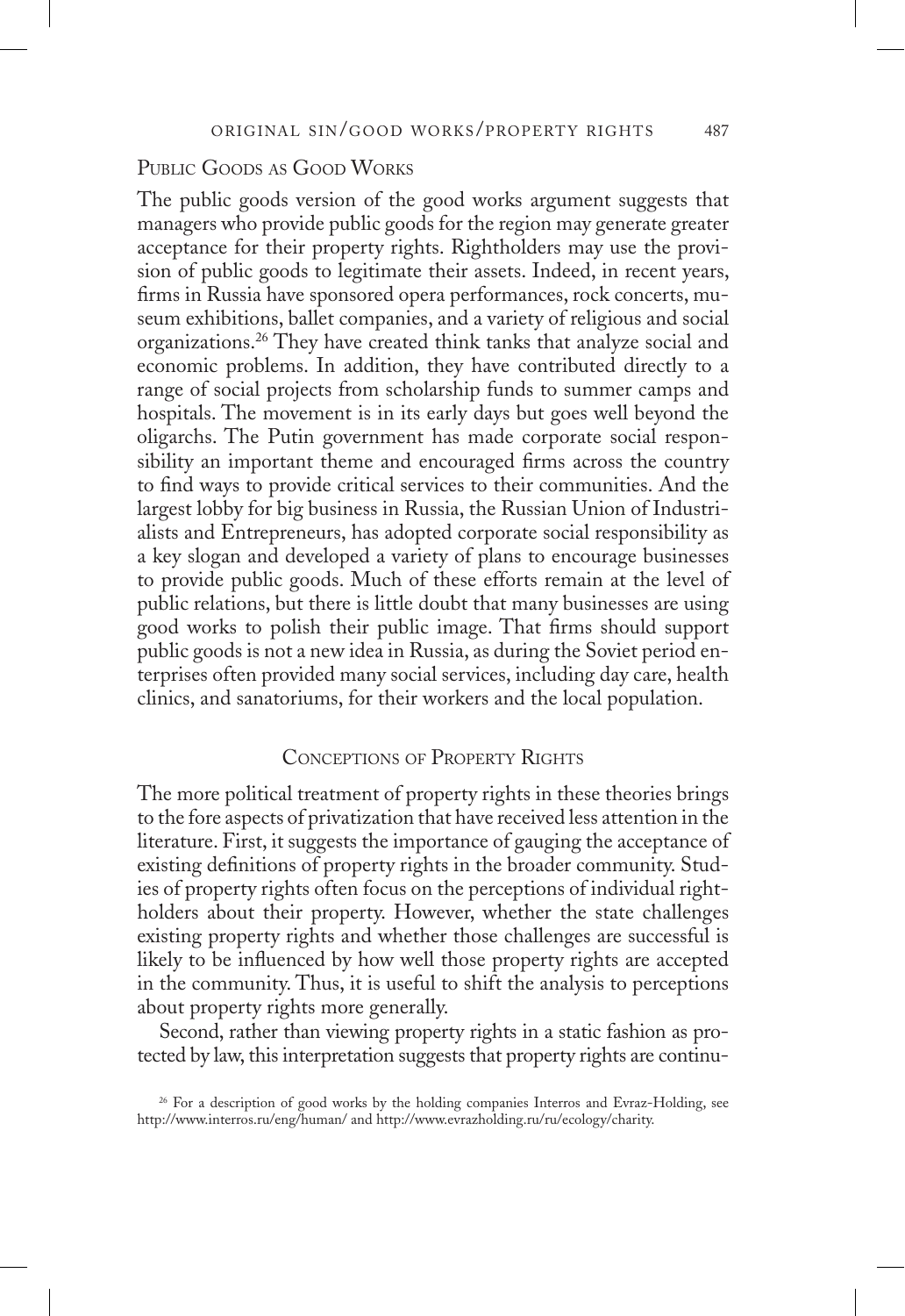ally redefined through political competition. Political challenges to existing property rights are likely to be more successful where the initial transfer of rights is seen as illegitimate. Moreover, when rightholders anticipate that the rights they receive are politically vulnerable, they may prefer to strip these assets than to use them productively. Far from being fixed in law, property rights are highly dependent on the political climate.

Third, this conception of property rights grants rightholders the capacity to influence the legitimacy of their holdings. This sense of agency is largely lacking in existing literature that typically depicts rightholders as passively responding to institutional constraints. Here rightholders have the potential to take matters into their own hands and shape the legitimacy and perhaps, ultimately, the security of their property rights.

### THE DATA

To begin to investigate these and other arguments, I commissioned a survey of 660 company managers in eleven of Russia's eighty-nine regions, including at least one from each of Russia's seven recently created "super-regions."27 The survey was conducted in January and February 2005 by the Levada Center, a Moscow-based polling firm with more than fifteen years of experience. Using data on the population of firms from the Russian State Statistical Agency and other sources, researchers stratified the sample by size and sector to mirror the population of firms in each region. Firms from twenty-three economic sectors were included, with representation from industry, construction, transportation, communications, finance, and trade. Excluded from the sample were agricultural enterprises, communal services, health services, and social services. Researchers selected firms at random from within each stratum so that each firm within each stratum had an equal probability of being included in the sample. Only chief executive officers, chief financial officers, and chief legal officers were potential respondents and the selection rule followed the principle of "one interview, one firm." The distribution of firms in the sample by size and sector is roughly consistent with the national population of firms.

Most managers (79 percent) were male, and the age of the average respondent was forty-seven. The mean number of workers in a firm in the sample was 727, and ranged from a minimum of 4 to a maximum of 70,000. Half the firms in the sample had fewer than 125 workers and one-quar-

<sup>&</sup>lt;sup>27</sup> See the appendixes for descriptive statistics of the firms in the sample, the distribution of firms by sector, the text of the public goods question, and descriptive statistics of the variables.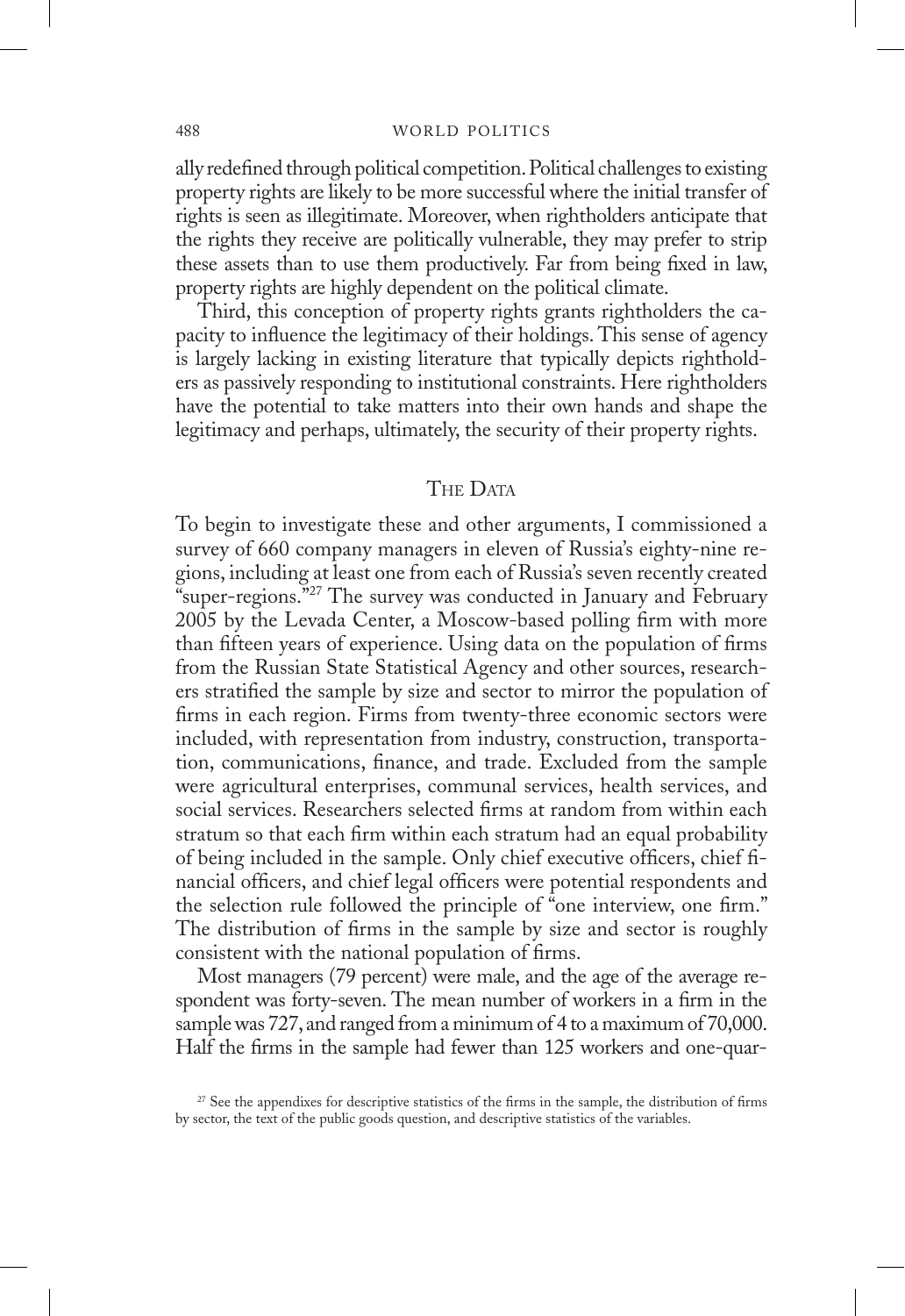ter of the firms had fewer than 50. Twelve percent of firms were majority state-owned and 59 percent had undergone some form of privatization.

The interview subjects here are business elites. Although it would be inappropriate to generalize these views to the general population, understanding the perceptions of business managers is important in its own right.28 They likely have given these issues much thought and should have reasoned views on the matter. In addition, they are often well placed on the boards of media companies and have considerable ability to shape public opinion. Many scholars recognize the political importance of business elites and some argue that they have "captured the state" in Russia.29 Finally, they are a diverse group that includes managers from across the country with different experiences and perceptions. When compared with the mass public, business elites might be expected to express less concern for abiding by the legal niceties of privatization and to give themselves more credit for doing good works. The responses from business elites should establish a lower bound for the original sin theory and an upper bound for the good works theories.

To focus on the three theories, the survey included a question with an experimental design. This technique randomly assigns one of several different versions of a question to a respondent. Because the versions of the questions are distributed randomly, the responses should not be correlated with other factors that may be influencing the results, such as the type of firm or the personal characteristics of the respondent. The differences in responses should be due only to the variables manipulated in the scenarios. Survey-based experiments are a powerful tool because they isolate the effects of the variables of interest—in this case the actions of rightholders. They provide clean tests of the argument, in part because they require less stringent assumptions about the data than do standard multivariate analyses.30 The experiment aims to capture a

<sup>28</sup> Frye (fn. 13) repeated the survey experiment with the mass public in a nationally representative survey in October 2006. In both surveys, responses to the manipulations were similar, but the mass public viewed privatized property as less legitimate than did the managers.

29 Joel Hellman, Geraint Jones, and Daniel Kaufmann, "Seize the State, Seize the Day: An Empirical Analysis of State Capture and Corruption in Transition Economies," *Journal of Comparative Economics* 31 (December 2003).

30 Survey-based experiments raise issues of internal and external validity. Concerns about internal validity arise "when the treatment does not exactly correspond to the construct that is envisioned as the independent variable." Donald P. Green and Alan S. Gerber, "Reclaiming the Experimental Tradition in Political Science," in Ira Katznelson and Helen V. Milner, eds., *Political Science: The State of the Discipline* (New York: Norton Press, 2002), 811. Internally valid experiments capture the true causal process claimed by the researcher. External validity generates concerns about whether the results produced in an experiment travel outside the setting in which the experiment is conducted. This is a greater threat to the validity of experiments conducted in a laboratory setting, but the threat is also present in field experiments.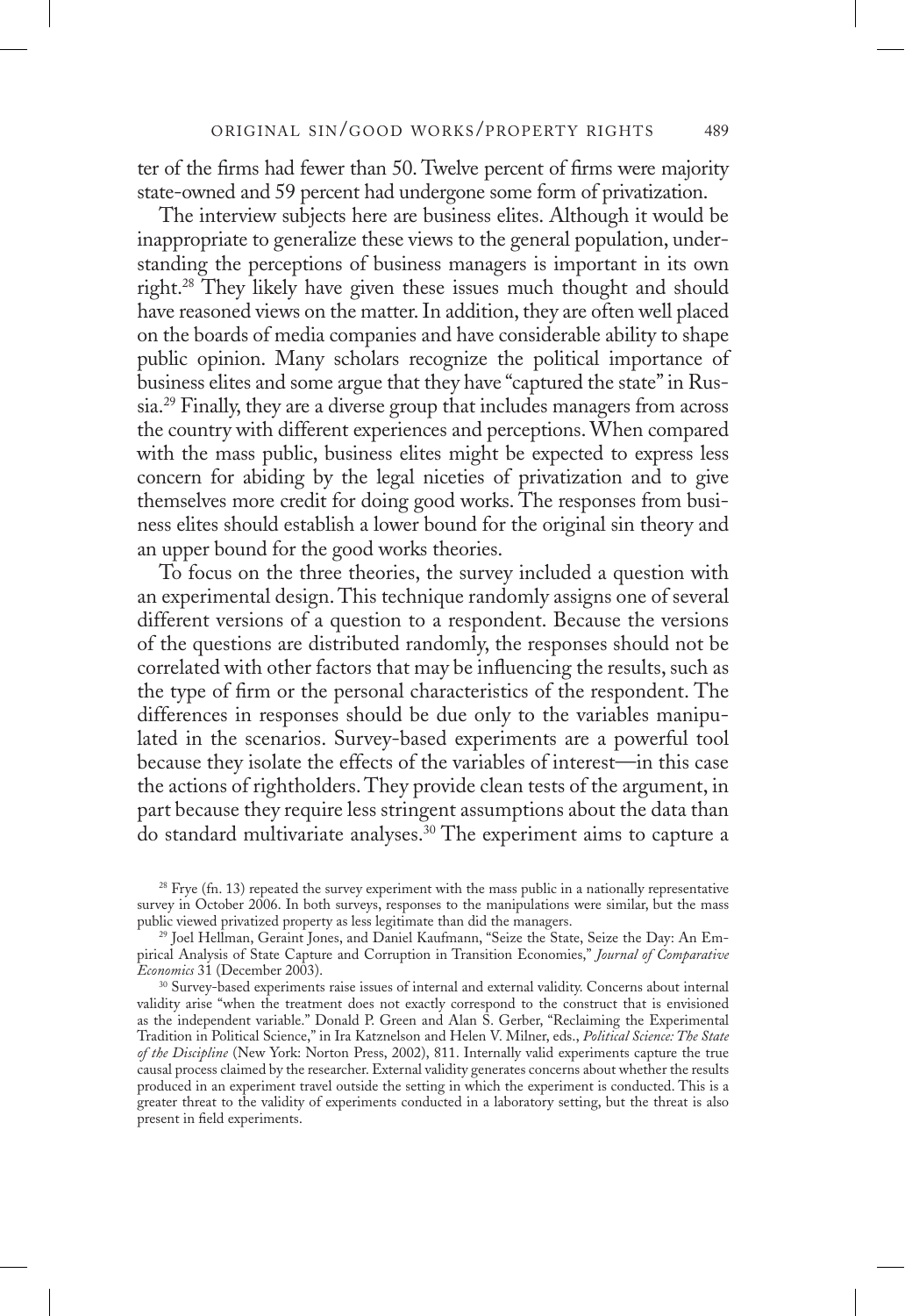familiar situation in Russia. 31 Most firms were privatized in the early to mid-1990s in an environment of weak legal norms, and observers have spent much of the past decade discussing the legitimacy of these transfers of property. In line with the theories presented above, the experiment manipulates the actions of rightholders by varying whether or not they have used their asset well and whether or not they provided public goods for their region. In addition, all respondents were asked to evaluate the legitimacy of property rights when violations of the law were major and minor.<sup>32</sup>

The question with the experimental design looks as follows:

—Let's say that an industrial firm was privatized in the mid-1990s. After privatization, the managers invested *[very little/a great deal]* in the modernization and restructuring of their firm and they have also realized *[no/many]* social programs for the public in the region.

—If it turned out that the firm was privatized with *major* violations of the Law on Privatization, do you think that this matter should be turned over to the courts?

(1) Yes (2) More or Less Yes (3) More or Less No (4) No —If it turned out that the firm was privatized with *minor* violations of the Law on Privatization, do you think that this matter should be turned over to the courts?

(1) Yes (2) More or Less Yes (3) More or Less No (4) No

Table 1 reports the responses when violations were depicted as major. The lower-right number shows a worst-case scenario in which managers neither invested in the firm nor provided public goods for the region and violations of the Law on Privatization were major.<sup>33</sup> In this scenario, 71.8 percent of respondents agreed that the courts should review the privatization. Moving to the upper-right number, which indicates that the manager provided public goods but did not invest in the firm, 61.5 percent agreed that the matter should be turned over to the courts. This increase of more than ten points is statistically significant and indicates that the provision of public goods on its own can bolster the legitimacy of property rights  $(t = 2.1)$ .

<sup>31</sup> As managers are typically the largest shareholders in the firm, it is appropriate that they be held responsible for the firm's actions.

 $32$  One way to improve the experiment would be to randomly assign whether violations of the Law on Privatization were major or minor. This would provide a cleaner test of the original sin argument, but doing so would make it more difficult to identify relationships by reducing the number of observations in each cell. Given the novelty of embedding experiments in a survey in Russia and the relatively small number of respondents, I took a conservative approach by manipulating only the two types of good works.

<sup>33</sup> This is a minimalist treatment of the legitimacy of property rights that requires only that respondents oppose a review of the privatization described in the experiment to be seen as viewing the privatization outcome as legitimate.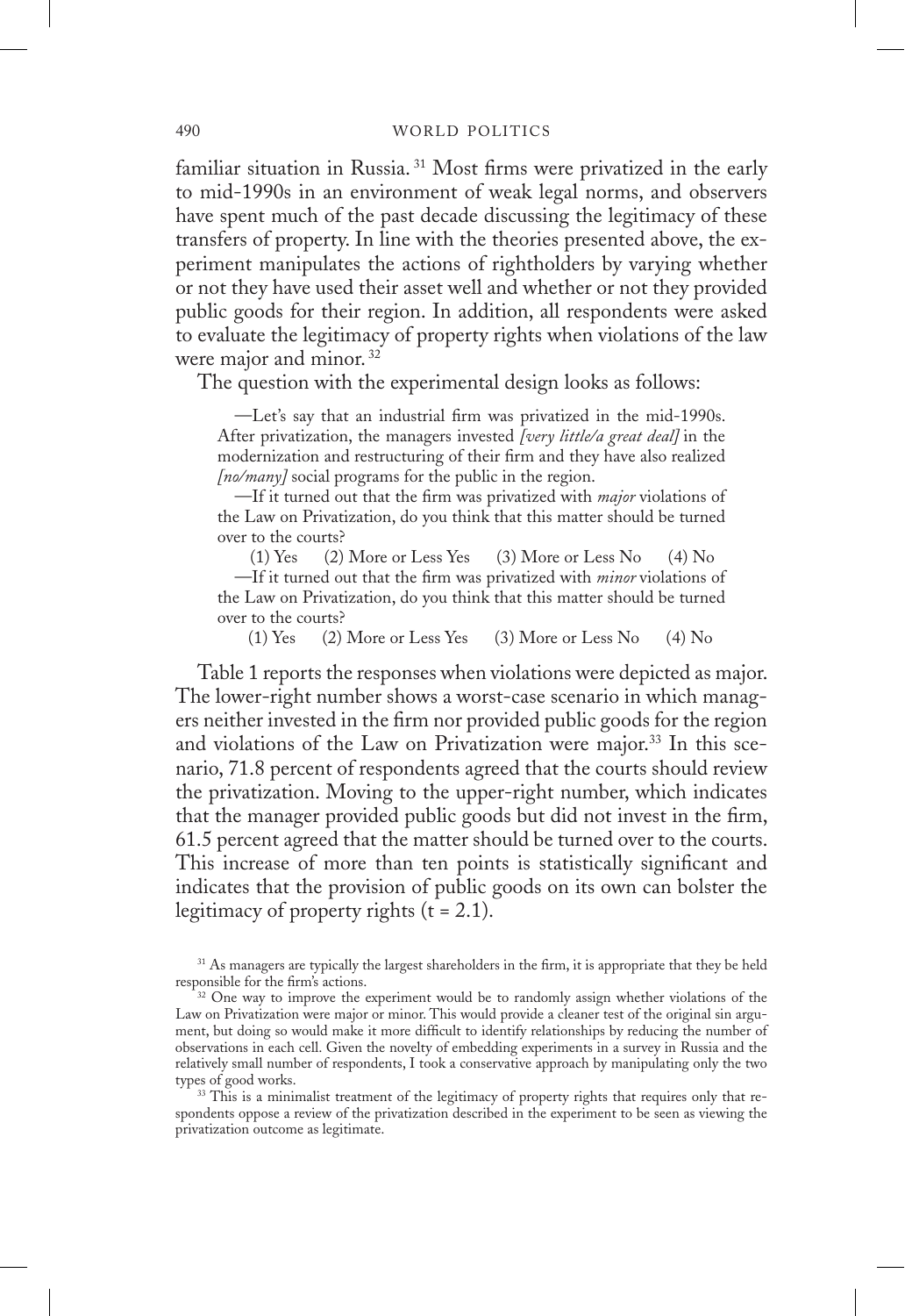|                                            | Good Use of Asset | Bad Use of Asset |
|--------------------------------------------|-------------------|------------------|
| Public goods provided<br>$N = 150, 148$    | 48.0              | 61.5             |
| No public goods provided<br>$N = 145, 149$ | 69.0              | 71.8             |
|                                            |                   |                  |

TABLE 1 MAJOR VIOLATIONS OF THE LAW ON PRIVATIZATION<sup>a</sup>

ANOVA test:  $f(3, 603) = 3.61$ , p< .01

a Numbers are percentage of "Yes" or "More or Less Yes' responses. Yes responses indicate that the state court should review the privatization. Higher scores mean less legitimacy. N = number of responses for each version of the survey experiment.

The lower-left number presents a scenario in which managers invested in the firm but did not provide any public goods for the region. Here 69 percent of managers said that court should review the privatization. This represents only a slight increase in legitimacy.

The upper-left results are more striking. When managers both used the asset well and provided public goods for the region, 48 percent of respondents agreed that the courts should review the matter. Doing both forms of good works in combination increases the legitimacy of property rights by almost 24 percentage points.

The results in Table 2 provide a further test of the argument by comparing responses to the same scenarios, but here managers were asked to consider that violations of the Law on Privatization were minor. The lower-right number shows that the manager neither used the asset well nor provided public goods—36.2 percent of respondents believed that that the matter should be turned over to the courts. Doing either form of good work on its own produced small and statistically insignificant increases in legitimacy as indicated by the upper-right and lower-left responses. The upper-left number indicates managers who used the asset and provided public goods for the region, and only 22.8 percent of respondents believed that the case should be reviewed. As in the preceding case, doing both forms of good works provided a dramatic increase in the legitimacy of property rights.

To test the original sin argument, Table 3 reports the means for the percentage "yes" or "more or less yes" responses for the sample as a whole when violations of the Law on Privatization were major and minor.<sup>34</sup>

<sup>&</sup>lt;sup>34</sup> It is important to note that these responses were not generated using random assignment. Each respondent was asked about both major and minor violations; I simply compare the mean response. These results depend in part on question format. In a survey of the mass public that used the same experiment but also randomly assigned the severity of the violations of law, the original sin argument was insignificant when public goods were provided but was significant when they were not; Frye (fn. 13).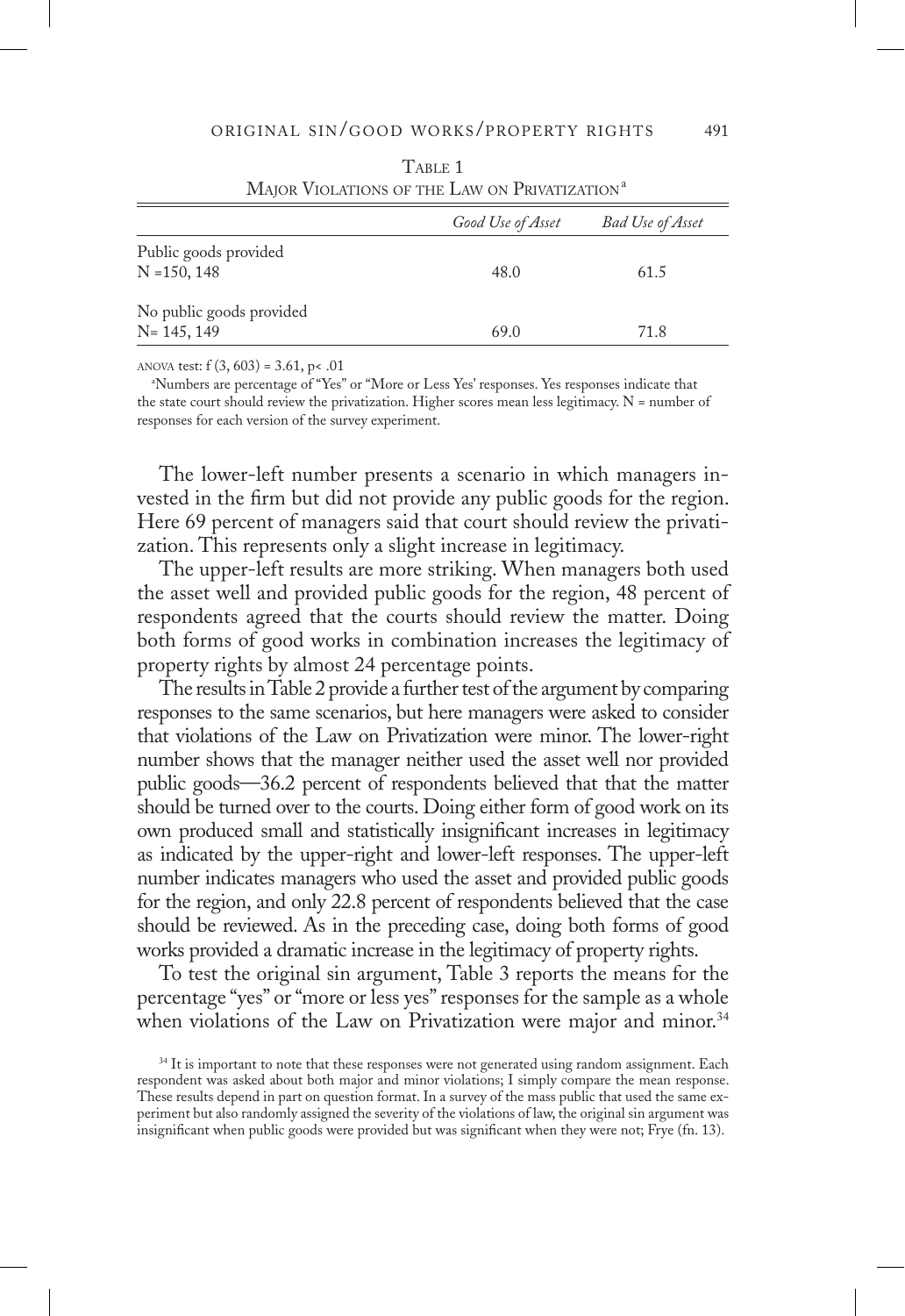|                                            | Good Use of Asset | Bad Use of Asset |
|--------------------------------------------|-------------------|------------------|
| Public goods provided<br>$N = 145, 158$    | 22.8              | 33.5             |
| No public goods provided<br>$N = 148, 152$ | 33.1              | 36.2             |

TABLE 2 MINOR VIOLATIONS OF THE LAW ON PRIVATIZATION<sup>a</sup>

ANOVA test:  $F(3,592)$ , = 7.63, p <.01

a Numbers are percentage of "Yes" or "More or Less Yes' responses Yes indicates that the state court should review the privatization. Higher scores mean less legitimacy.  $N =$  number of responses for each version of the survey experiment.

The results indicate stark differences in the two groups. When violations of the Law on Privatization were minor, 31.5 percent of respondents favored a review. The figure was almost twice as high (62.5 percent) when violations of the Law on Privatization were major. Thus, while more than one-third of respondents were willing to let stand a privatization with major violations of the law, the manner in which privatization was conducted nonetheless had a strong impact on the legitimacy of property rights.

Two main results emerge from these analyses. First, rightholders have some agency to change the legitimacy with which their rights are viewed. In particular, managers who provide public goods *and* use their asset well can sharply increase the legitimacy of their property rights. In addition, there is evidence from Table 1 that providing public goods on its own can significantly bolster legitimacy. Using the asset well on its own, however, provides only minor increases in legitimacy. Thus, even without a change in the formal legal status of their property, managers can make their holdings more legitimate.35 Second, the severity of the violations of the Law on Privatization had a strong impact on the legitimacy of property rights. This supports the original sin rather than the Coasian view of privatization.

On the positive side, these results indicate that the formal law matters. The prevailing wisdom is that businesspeople in Russia pay little attention to the formal law, but the findings suggest that violations of the law undermined the legitimacy of property rights. On the negative

<sup>&</sup>lt;sup>35</sup> In analyzing the individual determinants of responses to these scenarios, I found some evidence that younger managers have a "more conditional" view of property rights controlling for a variety of firm- and individual-level factors. They were more likely to reward "good works" and more likely to punish "bad works" than were their older counterparts, suggesting that a socialization process is at work. Results available from the author.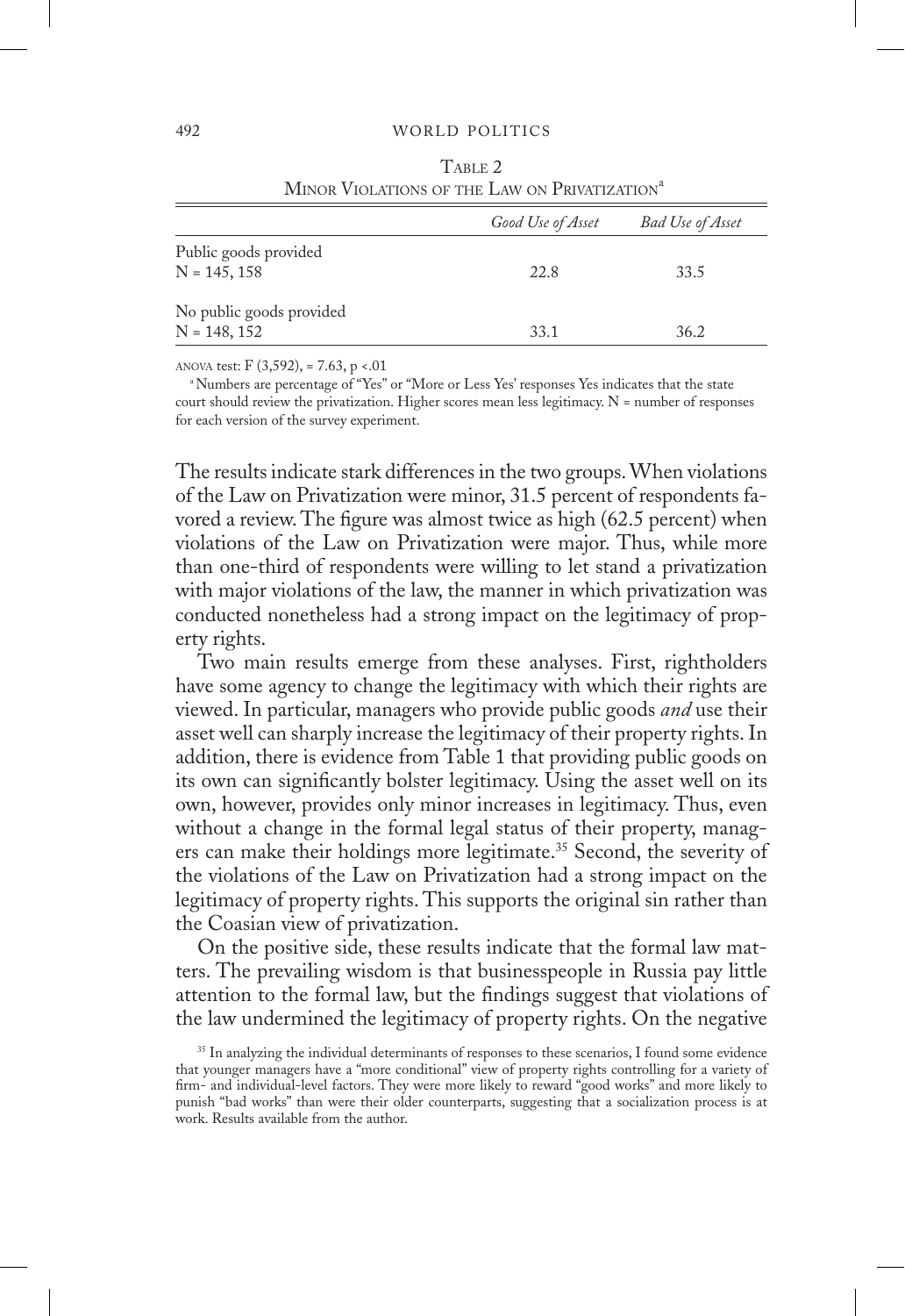| Percentage "Yes" or "More or Less Yes" |
|----------------------------------------|
| 31.5                                   |
| 62.5                                   |
|                                        |

TABLE 3 Assessing the Original Sin Argument<sup>a</sup>

a Numbers are percentage of "Yes" or "More or Less Yes" responses. Yes responses indicate that the state court should review the privatization. Higher scores mean less legitimacy.  $N =$  number of responses.

side, a privatization seen as legally flawed suffers from a birth defect that endures.

# PUBLIC GOODS AND PROPERTY RIGHTS

The experiment assesses managers' perceptions about the legitimacy of privatization under scenarios familiar to many in Russia. The experiment, however, does not explore the behavior of managers or the security of property rights directly. The next section probes whether implications from the theories are reflected in the actions of managers. Ideally, one would identify firms privatized with major violations and firms privatized with minor violations and see whether the security of their property rights varies. There is evidence consistent with this original sin argument. Based on an analysis of changes in stock market prices for different types of firms following YUKOS-related news events, Goriaev and Sonin conclude that "companies that took part in the notorious loans for shares auctions are more sensitive to political risks."36 It is, however, difficult to assess this claim in a survey because respondents are rarely wont to reveal the sordid details of the legal aspects of their privatizations to interviewers, making it difficult to identify firms privatized with major and minor violations of the law.

One might also like to identify the impact of doing both forms of good works in tandem on behaviors associated with more security rights. This is a direct implication of the experiment, but it is difficult to test the good use version of the good works argument. The problem is that the good use of an asset is closely related to the most common

<sup>36</sup> Alexei Goriaev and Konstantin Sonin, "Is Political Risk Company-Specific? The Market Side of the YUKOS Affair" (Manuscript, Center for Economic and Financial Research [CEFIR], Moscow, 2005), 1.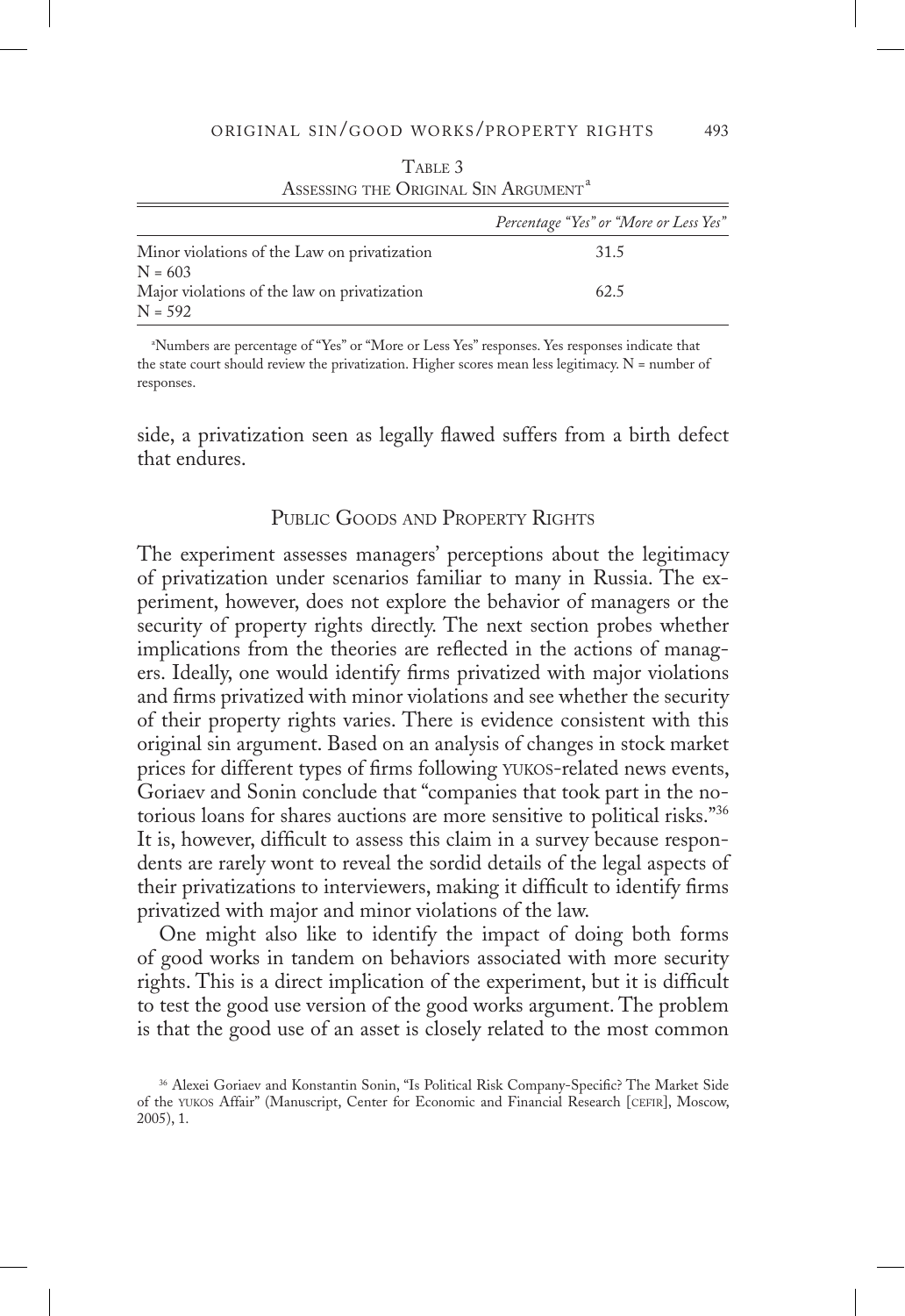proxy for secure property rights—investment. In essence, testing the combined effects of both forms of good works on the security of property rights runs the risks of putting "investment" on both sides of the equation. To assess the good use argument with precision, one would need a different proxy for the security of property rights.<sup>37</sup>

It is possible, however, to examine one aspect of the experiment more directly: the relationship between the provision of public goods and the security of property rights. This analysis corresponds well to the experimental results in Table 1, where the provision of public goods by itself was directly associated with more legitimate property rights. Given the widespread belief that firms were privatized with major violations of the law and the difficulty of demonstrating that one's rights were obtained legally, managers may have incentives to provide public goods to increase the legitimacy and, perhaps, the security of their property.<sup>38</sup> This section examines whether the provision of public goods is associated with more secure property rights as proxied by different forms of investment. (See Table 4.)

Three behavioral measures serve as indicators for the security of property rights. Respondents were asked whether they made a significant new capital investment (such as a major renovation, a purchase of new equipment, and so on) in the last two years; whether they intended to make a significant new capital investment in their firm in the coming year; and whether they had built a new building in the

|                                                                    | Percentage Yes |
|--------------------------------------------------------------------|----------------|
| 1. Made significant new capital investment in last 2 years         | 54.9           |
| 2. Plan significant new capital investment in coming year          | 39.7           |
| 3. Constructed new building in last 2 years                        | 26.4           |
| 4. Provided any type of public good for the region in last 2 years | 71.3           |

TABLE 4 PRIVATE INVESTMENT IN THE FIRM AND PUBLIC GOODS<sup>a</sup>

a See Appendix 4 for wording of question.

<sup>37</sup> More specifically, one might like to estimate a statistical model that regresses a proxy for the security of property rights on a dummy variable for the good use of an asset (proxied here by investment), a dummy variable for public goods provision, and the interaction of these two dummy variables. This specification would require a behavioral proxy for secure property rights other than investment.

<sup>38</sup> Firms privatized with minor violations of the law may also have incentives to provide public goods, given the difficulty of distinguishing firms privatized with minor violations of the law from those privatized with major violations of the law. Thus, firms that provide public goods are not necessarily revealing that their rights were obtained with significant violations of the law. Indeed, they may view the provision of public goods as a costly signal to try to distinguish themselves from those who benefited most from a corrupt privatization.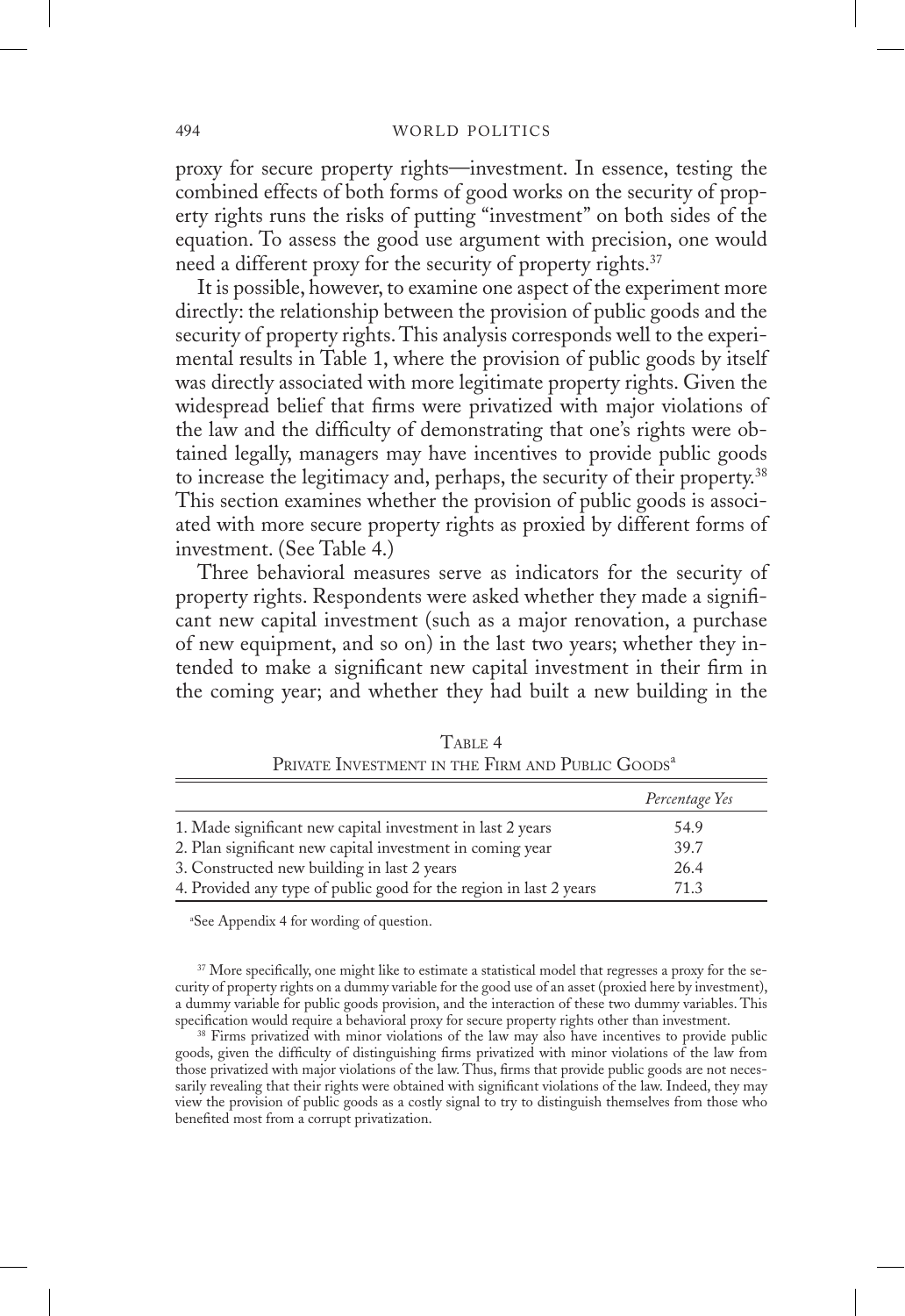last two years. These are tangible, long-term investments that indicate confidence in the security of property rights. Absent this confidence, respondents are unlikely to take these risks. Just over one-quarter of respondents (26.4) put up a new building in the last two years. Just over half (55 percent) made a significant new capital investment in the last two years, while almost 40 percent of respondents were planning to do so in the coming year.

Interviewers also asked respondents whether their firm provided a variety of public goods for the region, including support for educational and health institutions, aid to orphanages and pensioners, and other forms of charity. Seventy-one percent said that their firm took part in at least one such program. Almost 40 percent reported giving aid to health, educational, cultural, or sporting programs. Other forms of public goods were less common. Like the experiment, the survey distinguished between public goods provided by the firm for the region and private benefits provided by the firm exclusively for their workers.

In general, public goods provision by firms is more common in Russia than in the United States or Europe.<sup>39</sup> This is not surprising, as firms had commonly provided public goods during the Soviet period. In addition, firms in Russia are more vulnerable to pressure from state officials to provide public goods than are their OECD counterparts. Moreover, the desire to legitimate property through provision of public goods is likely higher in Russia than elsewhere.

Using multivariate analysis, I explore whether firms that provided public goods for the region invested at higher rates. The dependent variable in model 1 in Table 5 is whether firms made a new investment in the last two years. I use a probit estimation because the dependent variable is dichotomous, and I employ robust standard errors to account for heteroskedasticity. To test the public goods argument, I add a dummy variable for firms that provided public goods.<sup>40</sup>

I also include a variety of controls. This is important because public goods and investment may both be driven by a common cause. For example, pressure from regional governments to provide public goods

<sup>39</sup> Leonid Polishchuk, "Biznesmeny i Filantropy: korporativnaya blagotvoritel'nost v Rossii" (Manuscript, Center for Economic and Financial Research, Moscow, 2005).

<sup>&</sup>lt;sup>40</sup> The dummy variable treatment of public goods provision is crude, but asking for estimates of funds spent on public goods would likely have produced unreliable responses. An additive index that tallies each type of public good provided produces similar results. These responses may be biased upward, as managers may have wanted to paint themselves in a positive light. To the extent that some respondents overstated the provision of public goods but not levels of investment, this bias should make it harder to find a relationship between the two.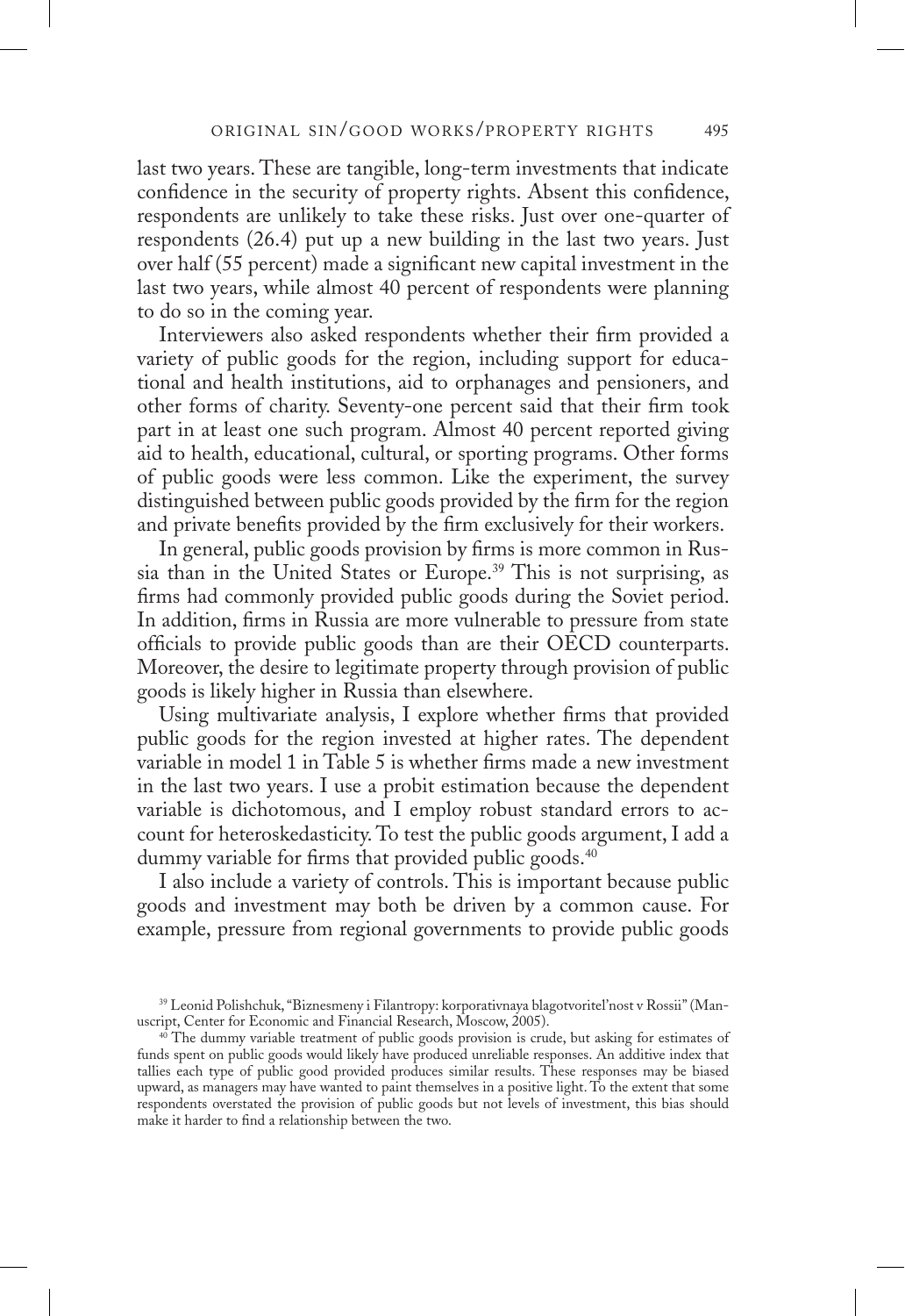|                                  | New Equipment<br>in Last<br>Two Years<br>1 | New Building<br>in Last<br>Two Years<br>2 | Plan New<br>Investment<br>in Coming Year<br>3 |
|----------------------------------|--------------------------------------------|-------------------------------------------|-----------------------------------------------|
|                                  | $.69***$                                   | $.45***$                                  | $.69***$                                      |
| Public goods                     |                                            |                                           |                                               |
|                                  | (.18)<br>$-.05$                            | (.20)<br>.06                              | (.18)                                         |
| Bribes to regional government    | (.05)                                      | (.05)                                     | $-.11**$<br>(.05)                             |
| as a problem                     | $-.21$                                     |                                           | .08                                           |
| Worked as manager in state-owned |                                            | .14                                       |                                               |
| firm                             | (.16)<br>$-.17***$                         | (.17)                                     | (.15)                                         |
| Low labor quality as a problem   |                                            | $-.01$                                    | $-.05$                                        |
|                                  | (.05)                                      | (.06)                                     | (.05)                                         |
| Courts                           | $-.10$                                     | .03                                       | $-.17*$                                       |
|                                  | (.09)                                      | (.10)                                     | (.09)                                         |
| Trust                            | .06                                        | .09                                       | .15                                           |
|                                  | (.11)                                      | (.11)                                     | (.10)                                         |
| Privatized firm                  | $-.03$                                     | $-.28$                                    | $-.11$                                        |
|                                  | (.17)                                      | (.19)                                     | (.17)                                         |
| State-owned firm                 | $-.82***$                                  | $-.79**$                                  | $-.60**$                                      |
|                                  | (.29)                                      | (.34)                                     | (.29)                                         |
| Age                              | .00                                        | $-.02***$                                 | $-.01$                                        |
|                                  | (.00)                                      | (.01)                                     | (.01)                                         |
| Education                        | $.23*$                                     | $-.17$                                    | .23                                           |
|                                  | (.13)                                      | (.15)                                     | (.15)                                         |
| Log # of employees               | $.10*$                                     | $.27***$                                  | $.16***$                                      |
|                                  | (.06)                                      | (.06)                                     | (.06)                                         |
| Change in sales                  | $.01***$                                   | $-.00$                                    | $.01***$                                      |
|                                  | (.00)                                      | (.00)                                     | (.00)                                         |
| Member of business organization  | $.31**$                                    | $.39**$                                   | .09                                           |
|                                  | (.15)                                      | (.16)                                     | (.16)                                         |
| Access to credit as a problem    | $-.06$                                     | $-.12***$                                 | $-.03$                                        |
|                                  | (.05)                                      | (.05)                                     | (.05)                                         |
| Competition as a problem         | $.12**$                                    | $-.10*$                                   | .04                                           |
|                                  | (.06)                                      | (.05)                                     | (.05)                                         |
| Constant                         | $-1.00$                                    | .46                                       | $-.64$                                        |
|                                  | (.73)                                      | (.73)                                     | (.70)                                         |
| Prob > $chi^2$                   | .0000                                      | .0000                                     | .0000                                         |
| Pseudo $R^2$                     | .20                                        | .20                                       | .16                                           |
| N                                | 432                                        | 432                                       | 425                                           |

TABLE 5 PUBLIC GOODS AND PROPERTY RIGHTS<sup>a</sup>

 $* = p < .05; ** = p < .01$ <br>aControls for 10 regional dummies and 9 sectoral dummies included, not reported.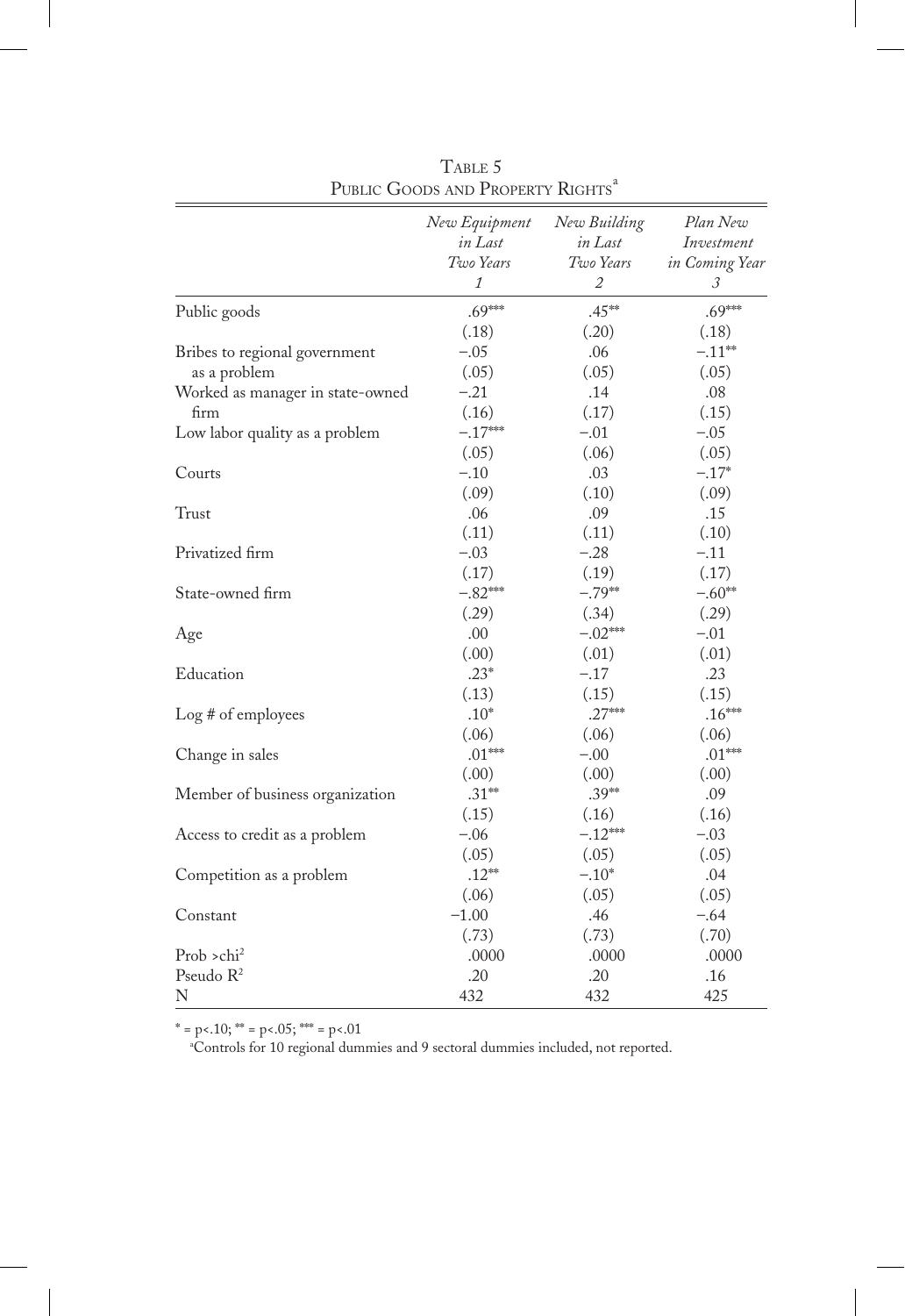may influence investment and the provision of public goods. 41 On the one hand, this "bribe/extortion" might reduce investment because firms have fewer funds left over to buy capital. On the other hand, politicians may demand that firms provide public goods in exchange for allowing the firm to invest, which would lead to a positive relationship between public goods and investment. To begin to control for these possibilities, I include a variable that measures the extent to which respondents perceive bribes to the regional government as a problem for businesses like theirs.42 Managers subject to these extortion/bribes are likely to rate this as a serious problem. In addition, I include dummy variables for each region that aim to capture the possibility that a regional government demands that all firms provide public goods for the region. More generally, these dummy variables should help account for any local factors affecting investment.

The quality of the workforce may also shape decisions about public goods and investment. Managers may be reluctant to invest if they have doubts about the quality of the workforce, doubts that also may prompt firms to provide public goods to improve the skills of labor in the region. Thus, I add a variable that measures the extent to which firms view a shortage of qualified labor as a problem for their business.<sup>43</sup>

Because firms with strong economic performance may be more likely to invest and to provide public goods, I include a variable that captures the percentage change in sales in the last twenty-four months. $44$ I also add a variable that measures the respondent's access to credit, as firms may borrow funds both to invest and to provide public goods.

Monopolists may have incentives to provide public goods in the knowledge that they may garner the lion's share of the returns of these goods. The absence of competition may also shape investment decisions. To capture this possibility, I include a variable for the extent to which respondents viewed competition as a problem for their firm.

I include as well variables for factors specific to the respondent such as their age, education, and prior managerial experience in the state

 $\overset{\sim}{A}$ 3 The results are unchanged if a variable that captures concerns for the quality of managers, rather than workers, is included. The two measures are highly correlated.

44 Results are not altered by other proxies for performances, such as a subjective measure of the financial condition of the firm and a variable for whether a firm made a profit, broke even, or lost money in the last year.

<sup>41</sup> In a nonrepresentative 2006 survey of 210 business leaders, government officials, and researchers in Russia, respondents cited "administrative pressure from authorities" and "business development strategies" as common reasons for the participation of firms in social programs. Maria Levitov, "State Pressure Motivates Most Corporate Giving," *Moscow Times*, February 14, 2006.

<sup>&</sup>lt;sup>42</sup> Similar results are produced by other proxies for relations with the government, including ratings of the performance of the governor and ratings of the extent to which the governor is motivated by the good of the region.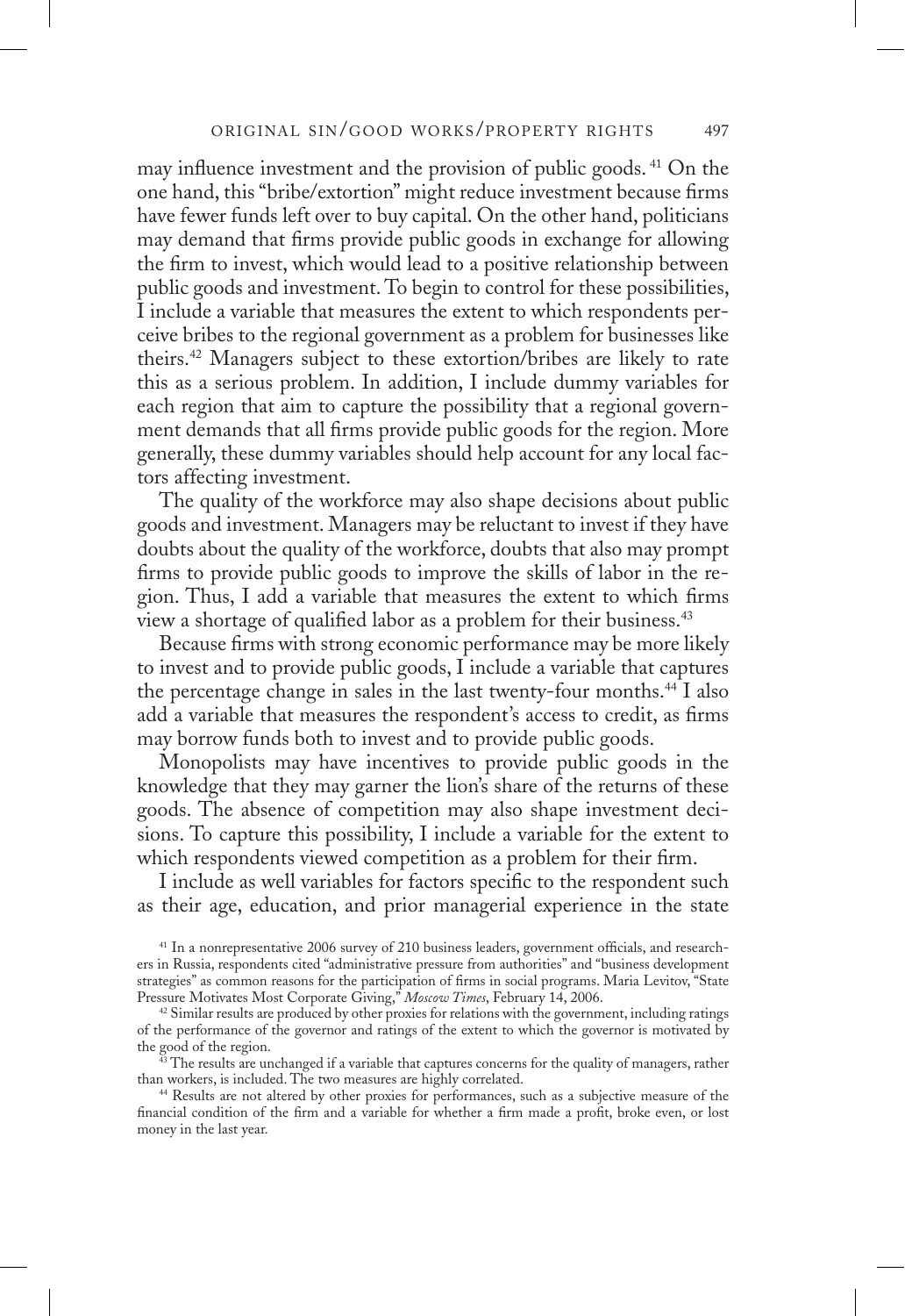sector. These factors are common indicators of entrepreneurship, a trait that may influence both variables of interest. Age and prior managerial experience in the state sector may also proxy for the strength of Sovietera norms that condition investment levels and public goods provision. I add controls for the perceived quality of the court system and perceived levels of trust as the capacity of formal and informal institutions to protect property may influence investment. I include controls for factors specific to the firm (property type, membership in a business organization, and number of employees). I also include nine dummy variables for economic sectors, as sectoral conditions may influence both investment and public goods provision.

Results from model 1 indicate that managers who provided public goods were significantly more likely to have made a new capital investment in the last two years. Firms that were members of business organizations, had many employees, or had large increases in sales were more likely to invest, while firms that viewed the quality of the labor force as a problem and state-owned firms were less likely to invest. Model 2 yields a similar result. The coefficient on *PublicGoods* is positive and significant, indicating that public goods providers were more likely to have built a new building the last two years. Finally, model 3 indicates that providers of public goods were significantly more likely to be planning a new investment in the coming year. This result is important because it suggests that the provision of public goods precedes investment and reduces somewhat the possibility of reverse causation. That is, the provision of public goods appears to be a cause of, rather than a consequence of, investment.

Simulating the results suggests that the provision of public goods is associated with rather large increases in the security of property rights as proxied by the probability of investing. Table 6 reports the change in the probability of having made an investment associated with the provision of public goods when all variables are held at their means and dummy variables. Columns 1, 2, and 3 find that providing public goods is associated with a .25 increase in the probability that a firm had bought new capital equipment, a .12 increase in the probability that a firm had built a new building, and a .24 increase in the probability that a firm was planning a new investment in the coming year. 45 On average, firms that did not provide public goods had a .50, .15, and .21 probability of having invested in the last two years, having built a new

<sup>&</sup>lt;sup>45</sup> Dropping variables related to bribes to the regional governor increases the number of observations by about 10 percent. Doing so does not affect the results of the variables of interest.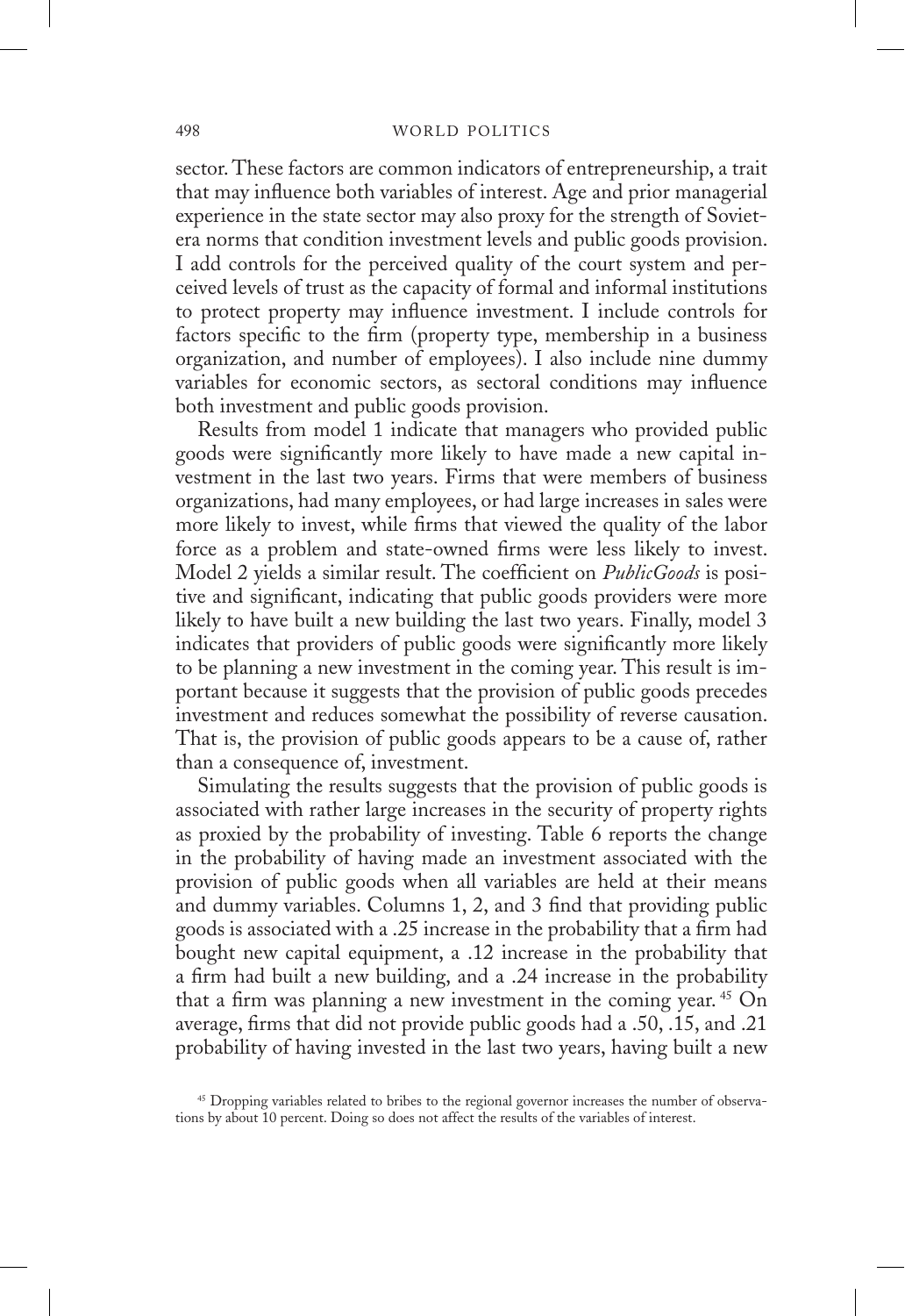| SIMULATION OF RESULTS <sup>a</sup>                            |                                    |                               |                                             |
|---------------------------------------------------------------|------------------------------------|-------------------------------|---------------------------------------------|
|                                                               | Buying<br>New Capital<br>Equipment | Constructing<br>New Building  | Planning<br>to Buy New<br>Capital Equipment |
| Change in probability of<br>(SE)<br>[90% confidence interval] | .24<br>(.06)<br>$[.14 - .33]$      | .12<br>(.05)<br>$[.04 - .20]$ | .25<br>(.06)<br>$[.15-.36]$                 |

TABLE 6

SOURCE: This table reports the results of a simulation using CLARIFY based on coefficients from the probit estimation reported in Table 5; Gary King, Michael Tomz, and Jason Wittenberg, "Making the Most of Statistical Analyses: Improving Interpretation and Presentation," *American Journal of Political Science* 44 (April 2000).

a The top number in each column represents the increase in probability of having invested based on the provision of a public good. The standard error of the estimate is in parentheses. Finally, a 90 percent confidence interval is reported in the brackets.

building in the last two years, and having planned a new investment for the coming year, respectively. Similar figures for firms that did provide public goods were .75, .27, and .45. These results hold controlling for a range of firm-specific and manager-specific factors commonly associated with investment. They are consistent across three measures of the security of property rights, which suggests that the results are robust to different measures.<sup>46</sup> Most important, they are consistent with the more political view of property rights offered above. Perhaps doing goods works is its own reward.47

These results also raise a number of questions worthy of attention. Do perceptions of the legitimacy of privatization vary according to whether assets were sold or given away? What is the relationship between inequality and privatization? Is privatization simply a scapegoat for economic inequality generated by other sources? Having found that a privatization violated legal norms, what remedies does the public prefer? Do they favor renationalization, reprivatization to new owners, more good works, or a significant fine?<sup>48</sup> These are topics for future research in Russia and beyond.

<sup>46</sup> The results also hold using continuous measures of changes in investment in capital goods and new technologies, respectively. Results are available from the author.

<sup>47</sup> The provision of public goods is no guarantee that rights will be respected. YUKOS conducted a highly visible campaign to improve its image but ultimately lost its property. Given the great public enmity toward the owners of YUKOS, perhaps no amount of good works could have changed the outcome.

<sup>48</sup> Some of these questions are addressed in Frye (fn. 13).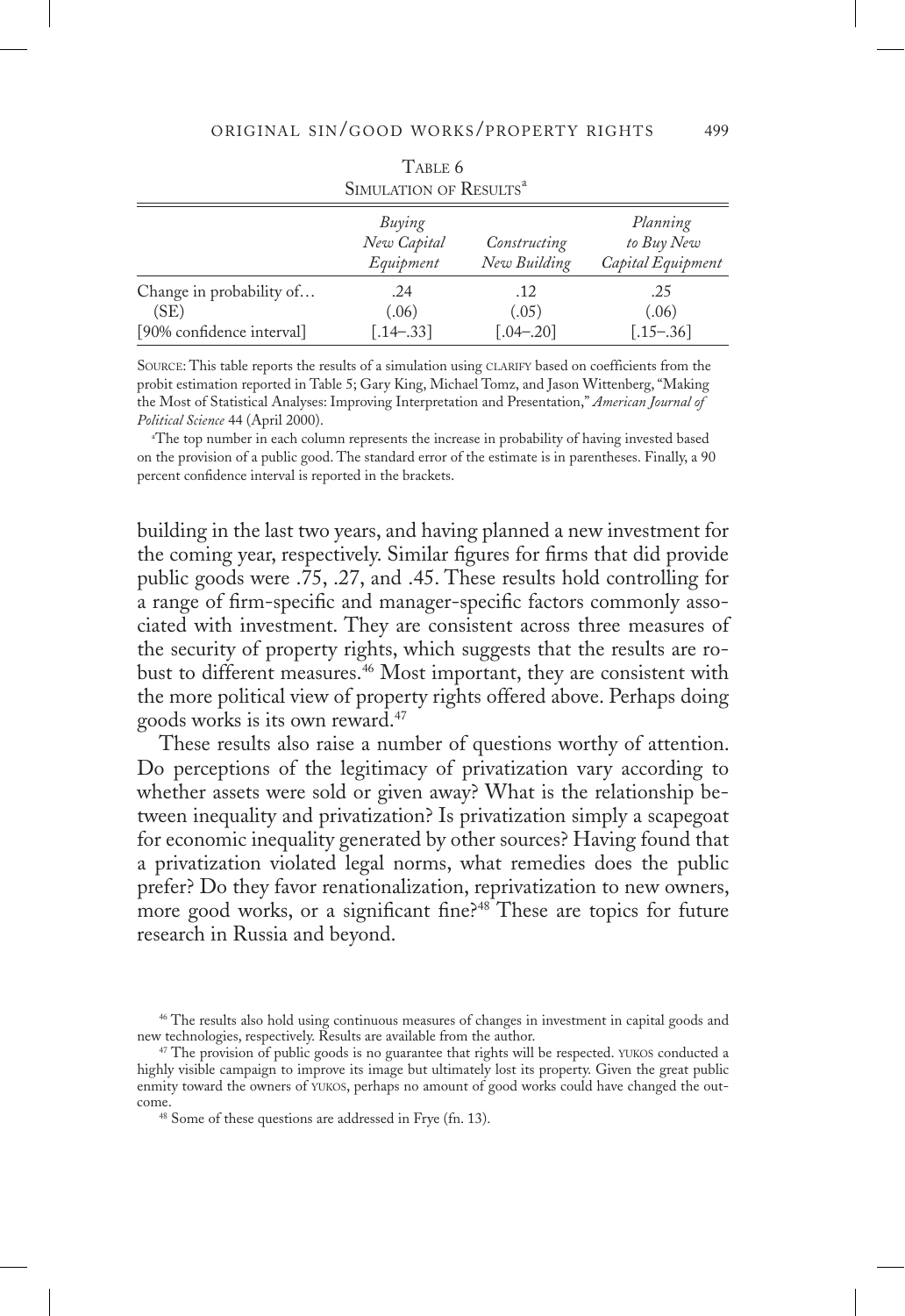#### **CONCLUSION**

Many studies examine the institutional, political, and social roots of property rights, but these works rarely examine how the manner in which property was obtained or the actions of rightholders influence the legitimacy of these rights. These are critical issues for developing and transition countries, where privatization is rarely transparent. This article finds that in the case of Russia the original sin of a legally dubious privatization can undermine the legitimacy of property rights. In addition, there is solid evidence that rightholders can increase the legitimacy of property rights by providing public goods in tandem with using an asset well. There is somewhat weaker evidence that the provision of public goods can bolster legitimacy on its own. There is little evidence that the good use of a privatized asset by itself increases legitimacy. Finally, the provision of public goods is associated with more secure property rights as proxied by investment.

Further research is necessary to learn how well these insights on privatization travel outside of Russia and the postcommunist region. The sheer scope and rapidity of industrial privatization in the postcommunist region is far larger than in other settings, making generalizations difficult. However, given the frequency of corrupt privatizations and weak property rights in developing countries, it is likely that the empirical results have theoretical importance beyond the case at hand. For example, data from Latin America suggest that the public is far less supportive of privatization than of other dimensions of economic reform, such as the liberalization of foreign trade.<sup>49</sup> This has led some scholars to argue that there is a "privatization paradox" in Latin America.50 In this view privatization increases various aspects of social welfare even as it remains very unpopular.<sup>51</sup> One hypothesis worth exploring is whether this unpopularity may be traced in part to the manner in which privatization was conducted.

More generally, the results have implications for business-state relations in transition and developing economies. Existing literature has paid considerable attention to the role of the state in shaping the legiti-

<sup>49</sup> Andy Baker, "Consuming the Washington Consensus: Mass Responses to the Market in Latin America" (Manuscript, Northeastern University, Boston, 2006), chap. 4.

<sup>50</sup> Research Department Inter-American Development Bank, "The Privatization Paradox," *Latin American Economic Policies* 18 (2002).

<sup>51</sup> Eduardo Lora and Ugo Panizza, "The Future of Structural Reform," *Journal of Democracy* 14 (April 2003); Ugo Panizza and Monica Yanez, "Why Are Latin Americans So Unhappy about Reforms?" *Journal of Applied Economics* 8 (May 2005); Carles Boix, "Privatization and Public Discontent in Latin America" (Manuscript, Inter-American Development Bank, Washington, D.C., 2005).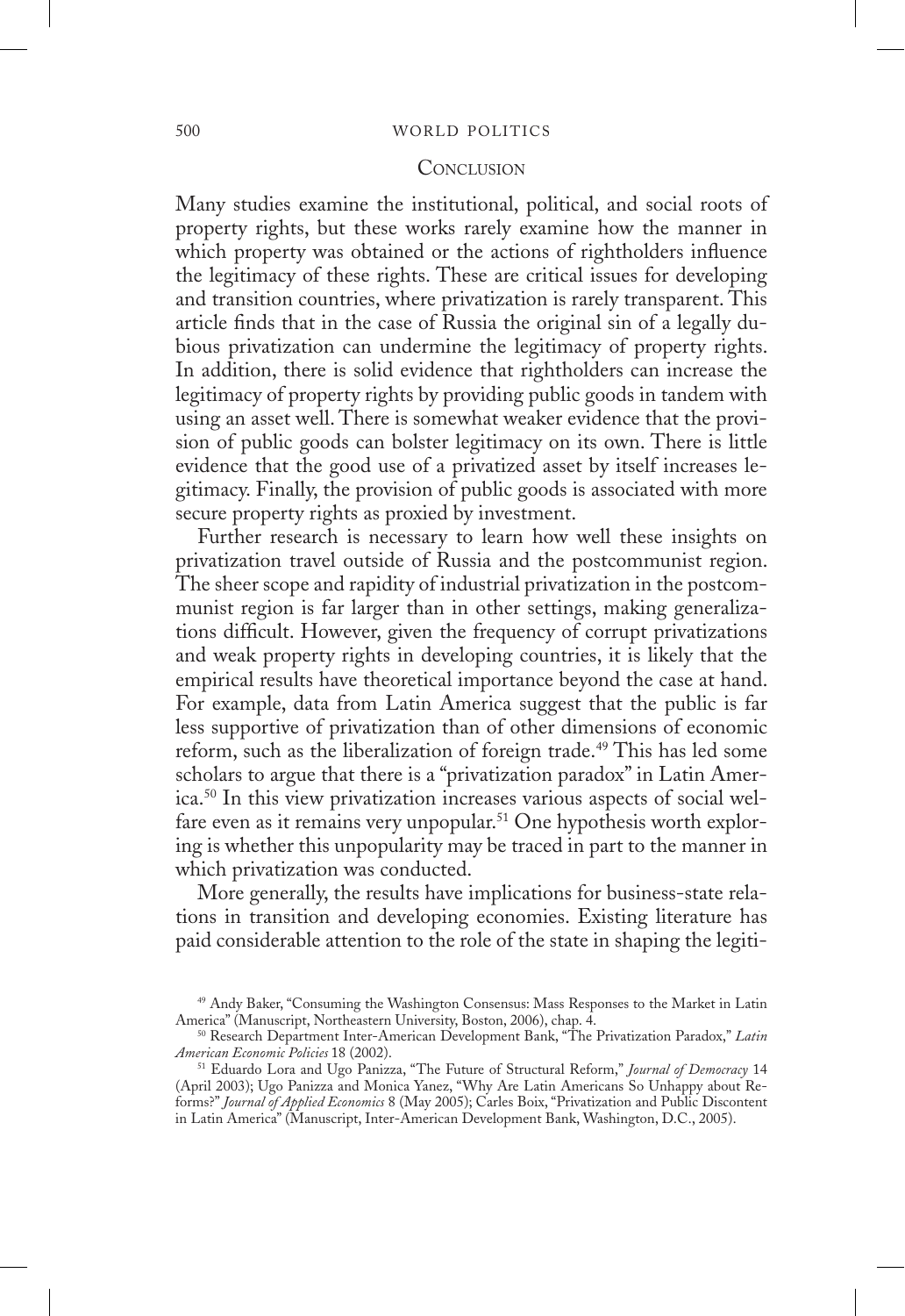macy of property rights. 52 The results here indicate that the state and business elites share the capacity to have an impact on the legitimacy of property rights. Rather than viewing rightholders as passively responding to institutional constraints, this article suggests that they can shape the legitimacy of their property rights. Even without a change in the formal legal status of their property, rightholders can take steps to increase the legitimacy of their property. This result introduces agency into a literature in which it has been largely absent.

The findings also generate insight into the provision of public goods. In light of the logic of collective action, why private actors ever provide public goods is a puzzle. Collectively, managers may prefer more public goods. But because they can be enjoyed by all, managers more strongly prefer that someone else bear the cost of providing them.<sup>53</sup> The argument here suggests a political rationale for the provision of public goods by private firms. This dynamic, however, leads to the irony that firms that benefit initially from a corrupt privatization may face the prospect of having to provide public goods in the future to give some legitimacy to their assets.

More speculatively, the results may provide insights into the disappointing results of privatization in some settings.<sup>54</sup> To the extent that the legitimacy of privatization is reflected in the security of property rights, the birth defect of an illegitimate privatization may have a similar effect. A legally dubious privatization may lead rightholders to perceive their ill-gotten assets as illegitimate and, therefore, vulnerable to political attack. Even where privatizations are not reversed, the illegitimacy of rights may, ultimately, impair economic performance. This, too, is a topic for more research.

Finally, the results have some implications for policy. In contrast to the policy implications of the Coasian view of privatization, the findings here suggest that the design and implementation of privatization programs are important determinants of the subsequent legitimacy of property rights. To the extent possible, privatizers should favor designs that are broadly acceptable to the community. This may involve greater transparency, simplicity, and public discussion of privatization policies than has often been the case to date.

Second, the results suggest a possible, but long, path out of the current illegitimacy trap that bedevils privatization in many countries. Governments may encourage the private provision of some public

<sup>52</sup> Douglass North, *Institutions, Institutional Change and Economic Performance* (New York: Cambridge University Press, 1990).

<sup>53</sup> Mancur Olson, *The Logic of Collective Action* (New Haven: Yale University Press, 1965).

<sup>54</sup> Sergei Guriev and William Megginson, "Privatization: What Have We Learned?" (Paper presented at the Annual Bank Conference on Development Economics, St. Petersburg, 2005).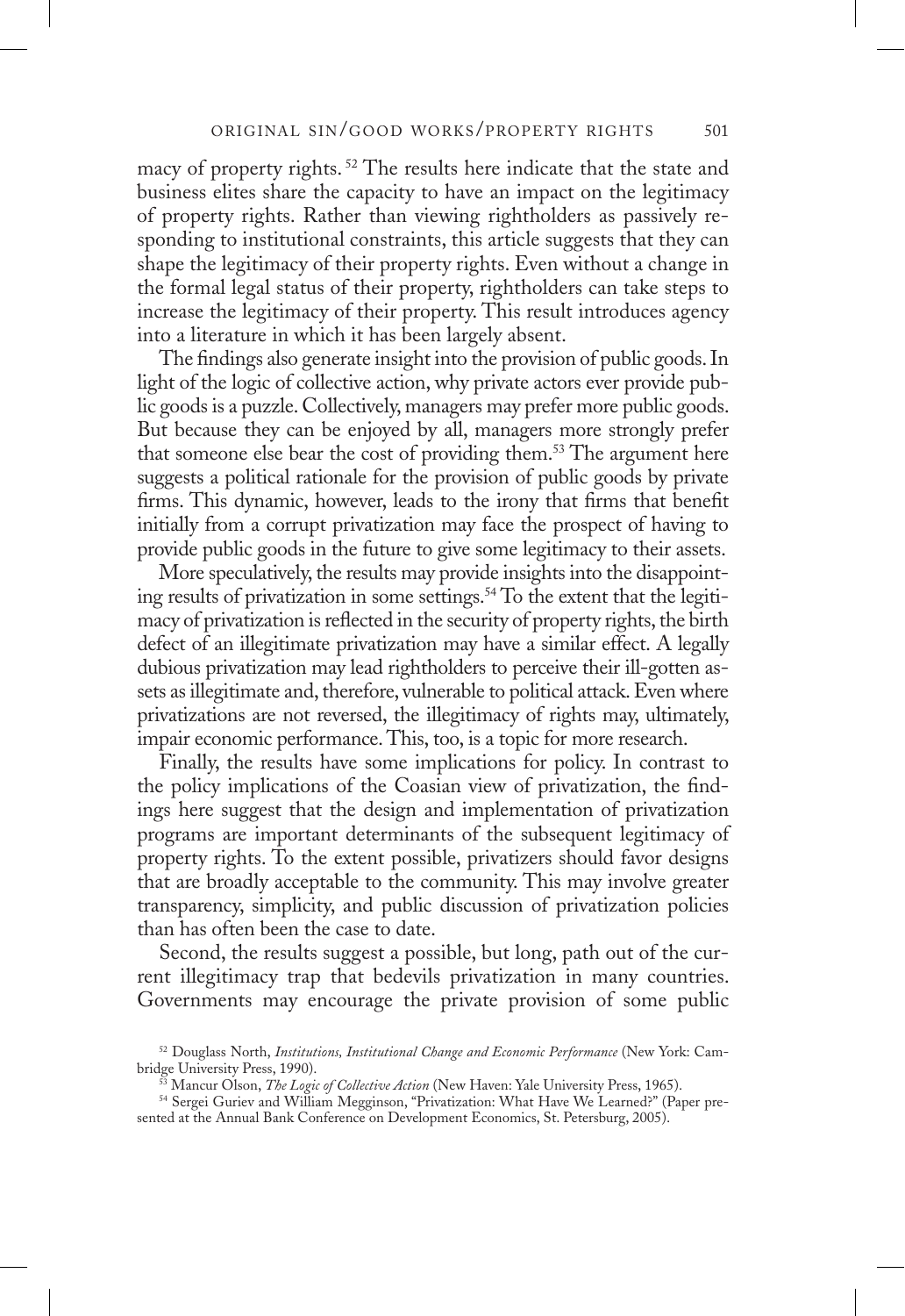#### 502 WORLD POLITICS

goods and the good use of assets, in part so that rightholders can increase the legitimacy of their property rights. There are limits to this policy, however, as the state is a more efficient provider of public goods than are private firms. But the private provision of public goods may be less socially costly than renationalization or reprivatization.

## APPENDIX 1

# SURVEY DETAILS

The overall response rate was 53 percent for firms contacted by the interviewer. As is common in business elite surveys conducted in Russia, the city with the lowest response rate was Moscow (28 percent). Fully one-third of all refusals came from the capital city. Absent Moscow the response rate increases to 62 percent. The analyses are unchanged if responses from Moscow are dropped from the sample. Twenty percent of respondents were called back to ensure quality control. Many questions have been used in previous surveys and all were pretested in pilot surveys. For the sake of comparison, I note that response rates for the National Election Studies in the U.S. in 2000 was 60 percent.

Cities in the sample were Moscow, Nizhnii Nivgorod, Volgograd, Smolensk, Novgorod, Ekaterinburg, Voronezh, Rostov, Ufa, Khabarovsk, Tula, and Omsk.

| Firm Characteristics               | Responses |  |  |  |
|------------------------------------|-----------|--|--|--|
| Average number of employees        | 727       |  |  |  |
| Median number of employee          | 125       |  |  |  |
| Industrial firms                   | 58%       |  |  |  |
| Retail and wholesale trading firms | 15%       |  |  |  |
| Construction/transport/            |           |  |  |  |
| communications firms               | 29%       |  |  |  |
| Members of business organization   | 37%       |  |  |  |
| Average age of the manager (yrs)   | 47        |  |  |  |
| Managers with college degree       | 90%       |  |  |  |
| Privatized firm                    | 59%       |  |  |  |
| State-owned firm                   | 12%       |  |  |  |
| Denovo private firm                | 29%       |  |  |  |
| No competitors                     | 7%        |  |  |  |
| Competition from foreign firms     | 7%        |  |  |  |
| Member of production               |           |  |  |  |
| association, trust, holding        | 24%       |  |  |  |
| Profit in preceding year           | 69%       |  |  |  |

APPENDIX 2 DESCRIPTIVE STATISTICS OF FIRMS IN THE SAMPLES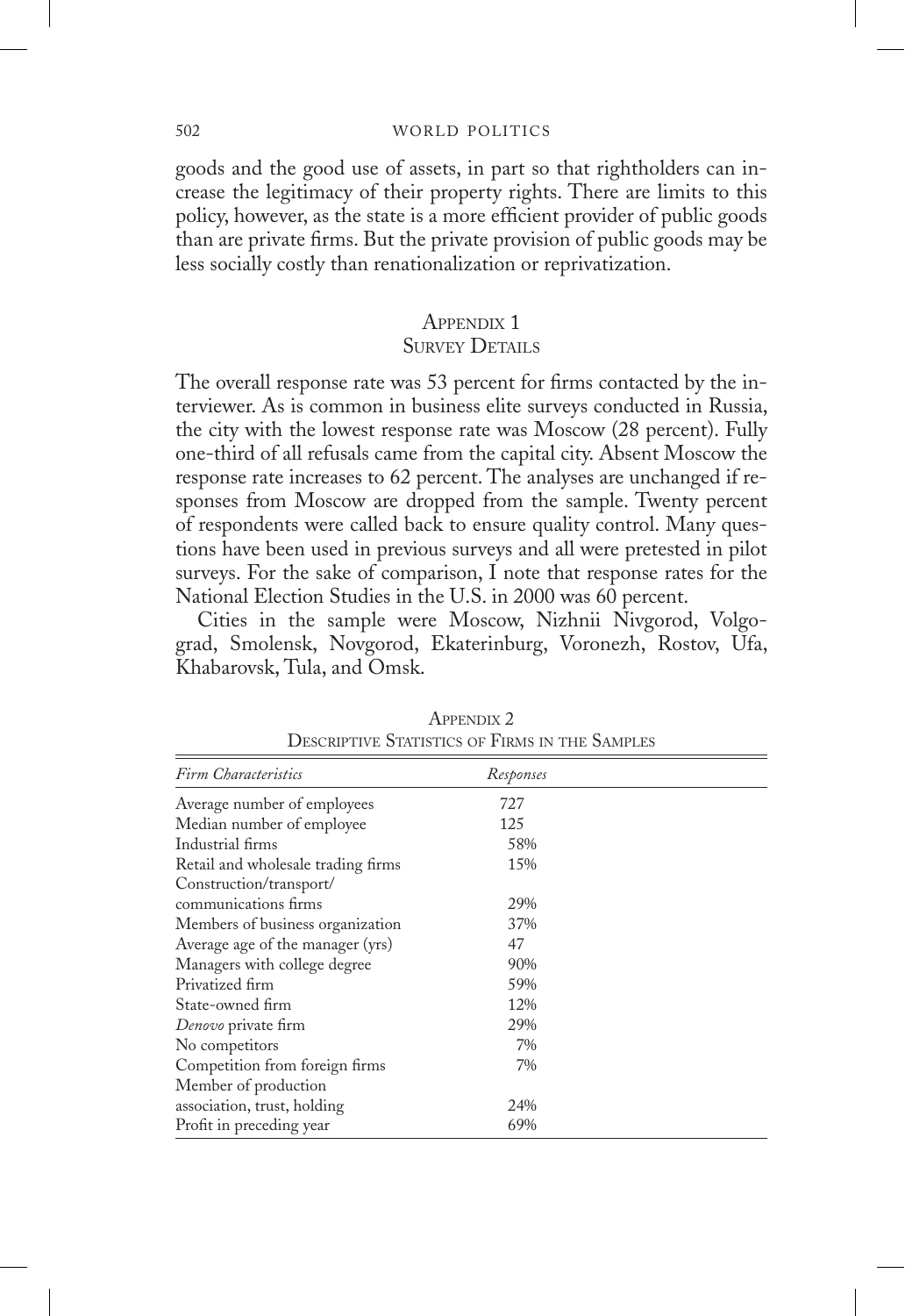| Sector          | Percentage of All<br>Firms in Survey |  |
|-----------------|--------------------------------------|--|
|                 |                                      |  |
| Construction    | 18.0                                 |  |
| Machinery       | 18.0                                 |  |
| Retail          | 10.0                                 |  |
| Food processing | 9.6                                  |  |
| Transportation  | 7.1                                  |  |
| Light industry  | 6.8                                  |  |
| Wholesale       | 5.0                                  |  |
| Communications  | 3.9                                  |  |
| Forestry        | 3.9                                  |  |
| Publishing      | 2.9                                  |  |
| Metallurgy      | 2.4                                  |  |
| Chemical        | 2.1                                  |  |
| Electric        | 2.0                                  |  |
| Bank            | 1.8                                  |  |
| Bldg. materials | 1.7                                  |  |
| Insurance       | 1.5                                  |  |
| Medical         | 0.9                                  |  |
| Real estate     | 0.8                                  |  |
| Grain           | 0.5                                  |  |
| Investment      | 0.3                                  |  |
| Commercial firm | 0.3                                  |  |
| Fuel            | 0.3                                  |  |
| Glass           | 0.2                                  |  |
| Total           | 100                                  |  |

APPENDIX 3 BUSINESSES BY SECTOR

# APPENDIX 4 PUBLIC GOODS QUESTION

*Did your firms provide any social programs designed to help promote the development of the region in the last two years? If so, what types of assistance were provided?*

|                                                                 | Yes $(%)$ |  |
|-----------------------------------------------------------------|-----------|--|
| 1. Did not take part in any programs to help develop the region | 28        |  |
| 2. Aid for education, health, culture, or sports                | 37        |  |
| 3. Temporary assistance for the unemployed                      | 16        |  |
| 4. Aid for orphanages                                           | 34        |  |
| 5. Aid for pensioners or other socially vulnerable categories   | 25        |  |
| 6. Build public housing                                         | 15        |  |
| 7. Participate in ecological programs                           | 13        |  |
| 8. Charity                                                      | 42        |  |
| 9. Other                                                        |           |  |